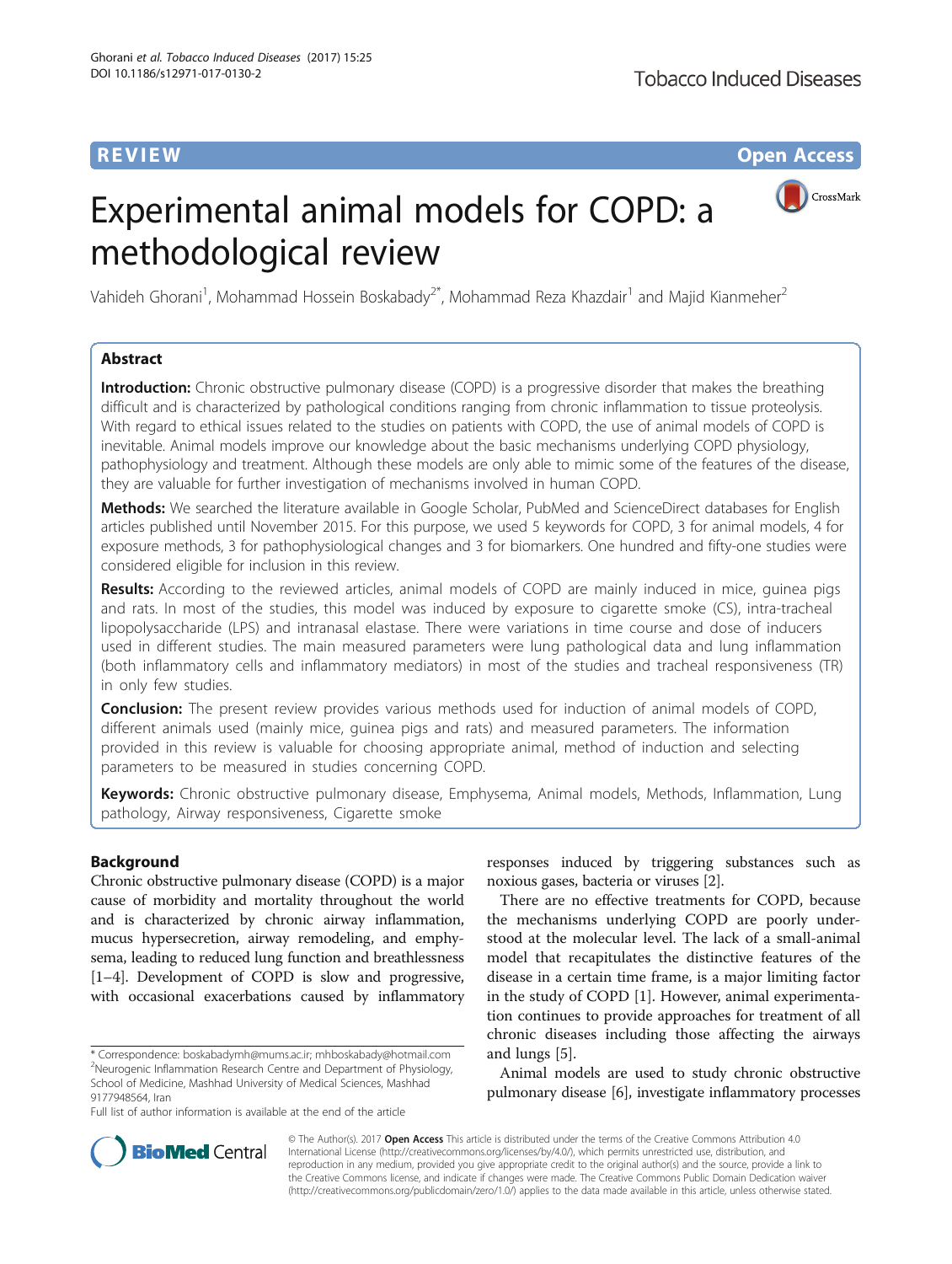[[7\]](#page-9-0) and determine the basic mechanisms of COPD [[8](#page-9-0)]. Several animal species have been used as a model of COPD including rodents, dogs, guinea-pigs, monkeys and sheep [\[8](#page-9-0)] but an appropriate model highly depends on the aims of the study [[9\]](#page-9-0).

Different methods of induction of animal models of COPD, different animals used for this purpose and various measured parameters were comprehensively reviewed in the present article. Therefore, the present review will help investigators to choose an appropriate method for induction of an animal model of COPD and measure informative variables based on their study design.

### Methods

# Search strategy

A search for articles, published in English, from January 1967 to November 2015, was conducted using Google Scholar, PubMed and ScienceDirect databases. Overall, 221 relevant articles were identified from which, 70 articles excluded on the basis of the publication status, selected population and publication language. Therefore, 151 retrieved articles were eligible and were included in the review. The search terms included 5 keywords for COPD (chronic obstructive pulmonary disease, COPD, chronic bronchitis, emphysema, airway obstruction), 3 for animal model (animal model, animal experimentation, investigative techniques), 4 for exposure method (cigarette smoke (CS), lipopolysaccharide (LPS), elastase, combination inducers), 3 for pathophysiological changes (airway remodeling, airway inflammation, airway responsiveness) and 3 for biomarkers (biomarkers, cytokines, mediators).

#### Inclusion and exclusion criteria

Articles were included if they: 1) provided different animal models of COPD; 2) provided sufficient and clear detailed method of animal exposure to inducers of COPD; and 3) evaluated parameters indicating the induction of an animal model of COPD. Abstracts or unpublished articles, human studies and non-English language articles were excluded.

#### Management of search results

The search results were checked and included papers were reviewed by authors. We have presented information from each study and a qualitative conclusion was drawn.

### Inducers of COPD in various animal models

There are different approaches to imitate COPD in animal models [\[10](#page-9-0)]. These approaches include exposing laboratory animals to CS (the primary etiological factor for COPD), inflammatory stimuli (e.g., LPS), proteolytic

enzymes (e.g., elastase), and genetic modification [\[7](#page-9-0), [11](#page-9-0)]. In this section, different inducers of COPD that have been used in various animals are reviewed (Table [1\)](#page-2-0).

# Cigarette-smoke (CS)

Tobacco smoking is the most important risk factor for COPD [[2, 4\]](#page-9-0) and the most common COPD-inducer employed in in vivo studies [\[12](#page-9-0)]. In addition, to mainstream cigarette smoke, environmental cigarette smoke may also contribute to respiratory symptoms and COPD [[4\]](#page-9-0). Usually, standardized research-grade cigarettes should be used to easily deliver a specified dose of total suspended particles (TSP) or total particulate matter (TPM), including nicotine and carbon monoxide. These cigarettes are most commonly used in the University of Kentucky [[13](#page-9-0)]. However, currently, there is no standardized method or protocol for animal exposure and this is one of the limitations of the use of CS as an in vivo COPD-inducer. Therefore, the type of cigarettes used to generate smoke (commercial vs. research cigarettes, with or with-out a filter), the constituents of the CS used for exposures, delivery systems (whole body vs. nose-only), and most significantly, the dose of smoke delivered to the animals are important determinant factors [\[7](#page-9-0), [14](#page-9-0)]. Despite these limitations, CS has been shown to induce many features of COPD in animals, including pulmonary infiltration of macrophages and neutrophils, airway fibrosis and emphysema [\[9](#page-9-0), [15](#page-9-0)–[21\]](#page-9-0). A variety of animal species exposed to tobacco smoke to mimic COPD is described in this section [[10, 13\]](#page-9-0).

#### Mice

These have been the most commonly used species exposed to CS for induction of animal model of COPD [[7, 22\]](#page-9-0). Concerning the immune mechanisms, mice are the best choice as animal models of COPD. Furthermore, the murine genome has been greatly sequenced, and has shown similarities to human genomes [\[23\]](#page-9-0); Also, the possibility to manipulate gene expression are suggested [[10, 13, 24, 25\]](#page-9-0). However, several studies have shown that different strains of mice show various levels of sensitivity to CS challenge [\[7](#page-9-0)]. Different exposure protocols were used in several studies and mice were exposed to CS once or twice/day, several times/week for various days/weeks/months in a smoking apparatus as whole body exposure [[26](#page-9-0)–[31](#page-9-0)] or nose-only exposure [[32](#page-9-0)–[34](#page-9-0)], (Table [1\)](#page-2-0).

#### Rats

Rats are also used as animal models of COPD [[10](#page-9-0), [24](#page-9-0)], but they are known as a poor model [\[16, 35](#page-9-0)], because these animals seem to be relatively resistant to development of COPD [\[10, 16](#page-9-0), [24](#page-9-0)]. However, several studies have used rats because measurable emphysematous changes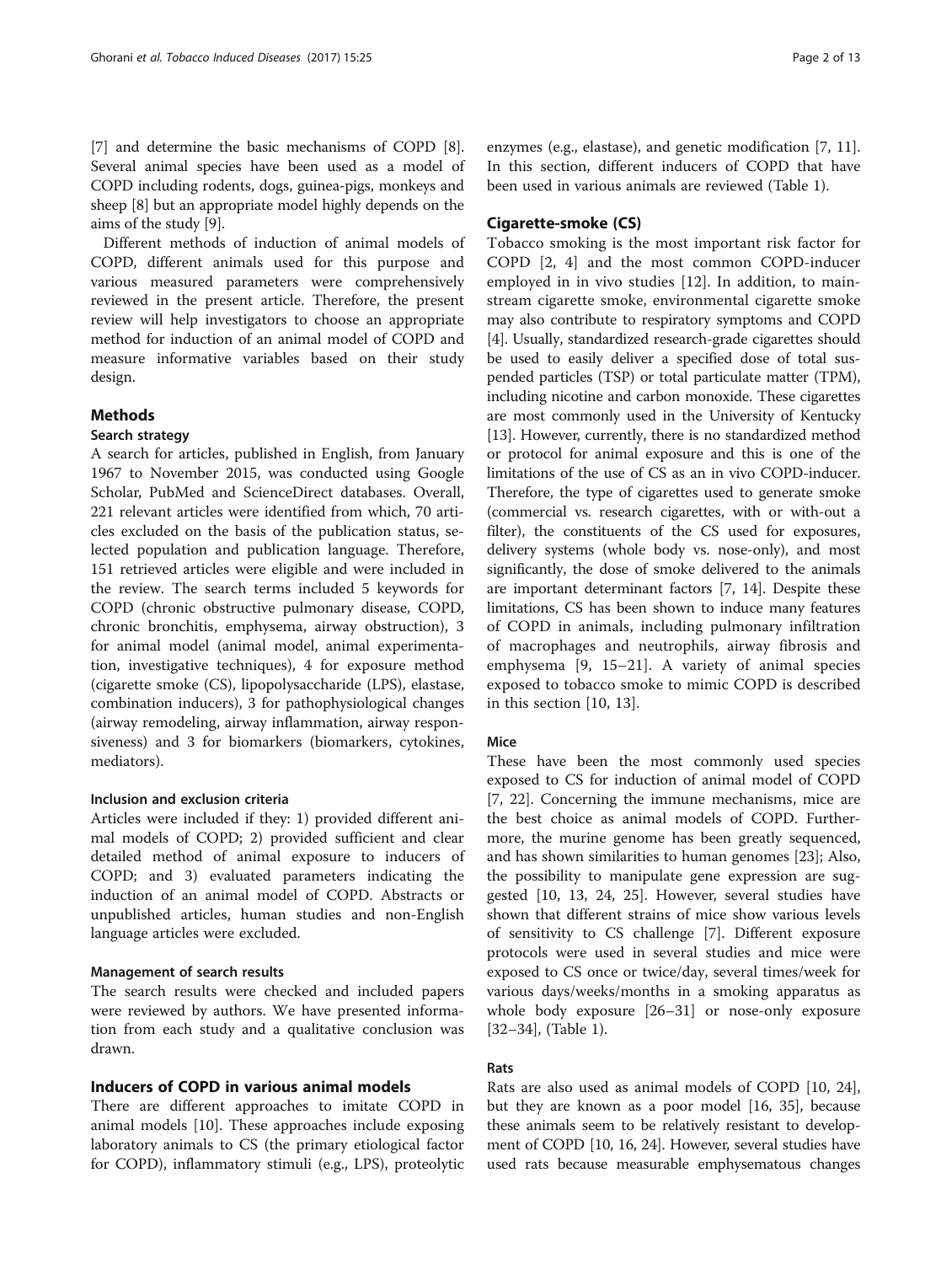| Induce.   | Animal     | Method                                                                                                                                                                                                                                                                                                       |           | Measured parameters |             |             |
|-----------|------------|--------------------------------------------------------------------------------------------------------------------------------------------------------------------------------------------------------------------------------------------------------------------------------------------------------------|-----------|---------------------|-------------|-------------|
|           |            |                                                                                                                                                                                                                                                                                                              | <b>TR</b> | Path                | Infl        |             |
| Cigarette | Mice       | - $2 \times 75$ min/day, 5 day/week, for 1-12 weeks                                                                                                                                                                                                                                                          |           | ✓                   |             | $[1]$       |
|           |            | $-2 \times 30$ min/day, 3 consecutive days, whole body exposure                                                                                                                                                                                                                                              |           |                     |             | $[26]$      |
|           |            | -12 Cig $\times$ 2 $\times$ 50 min/day, 5 day/week, for 8-24 weeks, whole<br>body exposure                                                                                                                                                                                                                   |           | ✓                   | C           | $[30]$      |
|           |            | $-150 \pm 15$ mg/m <sup>3</sup> CS of TSP, 4 h/day, 5 day/week, whole<br>body exposure                                                                                                                                                                                                                       |           |                     |             | [27, 28]    |
|           |            | -150 mg/m <sup>3</sup> CS of TPM, 3 h/day, 5 day/week, for 6 months                                                                                                                                                                                                                                          |           |                     |             | [136]       |
|           |            | - 5 Cig (12 mg of tar, 0.9 mg of nicotine, without<br>filter) $\times$ 4/day, 30 min rest, 5 day/week, for 24 weeks                                                                                                                                                                                          |           | ✓                   |             | [118]       |
|           |            | -250 and 500 mg/m <sup>3</sup> CS of TPM, 2 $\times$ 50 min/day,<br>3 consecutive days, nose only and whole body exposure                                                                                                                                                                                    |           |                     | M           | $[22]$      |
|           |            | - 5/day, 5 day/week, for 6 months                                                                                                                                                                                                                                                                            |           |                     |             | $[142]$     |
|           |            | - 5 h/day, 5 days/week, for 6 months, whole body exposure                                                                                                                                                                                                                                                    |           | ✓                   | C           | $[29]$      |
|           |            | - 150 $\pm$ 15 mg/m <sup>3</sup> CS of TSP, 4 h/day, 5 day/week,<br>for 6 months                                                                                                                                                                                                                             |           |                     |             | $[143]$     |
|           |            | - 12 Cig $\times$ 2 $\times$ 75 min/day, 5 day/week, for 1-12 weeks,<br>nose only exposure                                                                                                                                                                                                                   |           | ✓                   | C/M         | $[32]$      |
|           |            | - 3 Cig (with filter), 5 day/week, for 6 months, nose<br>only exposure                                                                                                                                                                                                                                       |           | ✓                   | $\subset$   | $[33]$      |
|           |            | - 10 Cig (without filter), 512.6 mg/m <sup>3</sup> CS of TPM, 2 $\times$ 35 ml<br>puffs/min, 50 min/day, 5 day/week, for 22, 24, 45 days,<br>nose only exposure                                                                                                                                              |           |                     | C           | $[34]$      |
|           |            | - 3 Cig (12 mg of tar, 0.9 mg of nicotine)/day, 5 day/week,<br>for 4 or 7 months                                                                                                                                                                                                                             | In vivo   |                     |             | [120]       |
|           |            | -103.36 $\pm$ 1.09 mg/m <sup>3</sup> CS of TPM, 2 $\times$ 70- cm <sup>3</sup> puffs/min,<br>6 h/day, 7 day/week, whole body exposure                                                                                                                                                                        |           |                     |             | $[31]$      |
|           | Rat        | -8 Cig (14 mg of tar, 1.2 mg of nicotine, 15 mg of<br>CO) $\times$ 2 $\times$ 30 min/day, 3–4 h interval between them,<br>for first 2 weeks and 15 Cig (14 mg of tar, 1.2 mg of<br>nicotine, 15 mg of CO) $\times$ 3 $\times$ 30 min/day, 3–4 h interval<br>between them, from the third to the twelfth week |           | ✓                   | M           | $[2]$       |
|           |            | -12 Cig (10 mg of tar, 0.8 mg of nicotine, 10 mg of CO,<br>with filter) $\times$ 3                                                                                                                                                                                                                           |           | ✓                   |             | $[37]$      |
|           |            | -20 Cig $\times$ 2/day, 4–5 h interval between them, for 4 months                                                                                                                                                                                                                                            |           | ✓                   | $\mathsf C$ | $[38]$      |
|           |            | - 80–90 mg/m <sup>3</sup> CS of TSP, 1 $\times$ 35 ml puffs (2-s duration)/min,<br>6 h/day, 3 day/week, for 3 days or 4 weeks or 12 weeks,<br>whole body exposure                                                                                                                                            |           | ✓                   |             | $[39]$      |
|           |            | - 10 min/day, for 7 weeks                                                                                                                                                                                                                                                                                    |           |                     |             | $[40]$      |
|           |            | $-1 \times 35$ ml puffs (2-s duration)/min, 6 h/day, 3 day, whole<br>body exposure                                                                                                                                                                                                                           |           |                     | C           | $[41]$      |
|           |            | -Cig (25 mg tar, 1.4 mg nicotine) $\times$ 2 $\times$ 1 h/day, 7 day/week,<br>for 2, 4, 6, 8, 10, 12, 24, 36 weeks                                                                                                                                                                                           |           | ✓                   | C           | [42]        |
|           | Guinea pig | -1-5 Cig (5 mg nicotine, 6 mg tar, with filter), $2 \times 20$ ml<br>puffs/Cig/min, 8-9 min/Cig/day, 10 min interval between<br>cigarettes, 5 or 6 day/week, for 3 consecutive months,<br>nose only exposure                                                                                                 | In vitro  | ✓                   | C/M         | $[50 - 53]$ |
|           |            | -1-5 Cig (5 mg nicotine, 6 mg tar, without filter),<br>$2 \times 20$ ml puffs/Cig/min, 8-9 min/Cig/day, 10 min<br>interval between cigarettes, 5 or 6 day/week, for 3<br>consecutive months, nose only exposure                                                                                              | In vitro  | ✓                   |             | $[54 - 58]$ |
|           |            | -4 Cig (5.3 $\pm$ 0.1 mg/l concentration of CS), 30<br>min/day, 7 day/week                                                                                                                                                                                                                                   |           |                     |             | $[144]$     |

<span id="page-2-0"></span>Table 1 Different method used for induction of animal model of COPD and various measured parameters in each model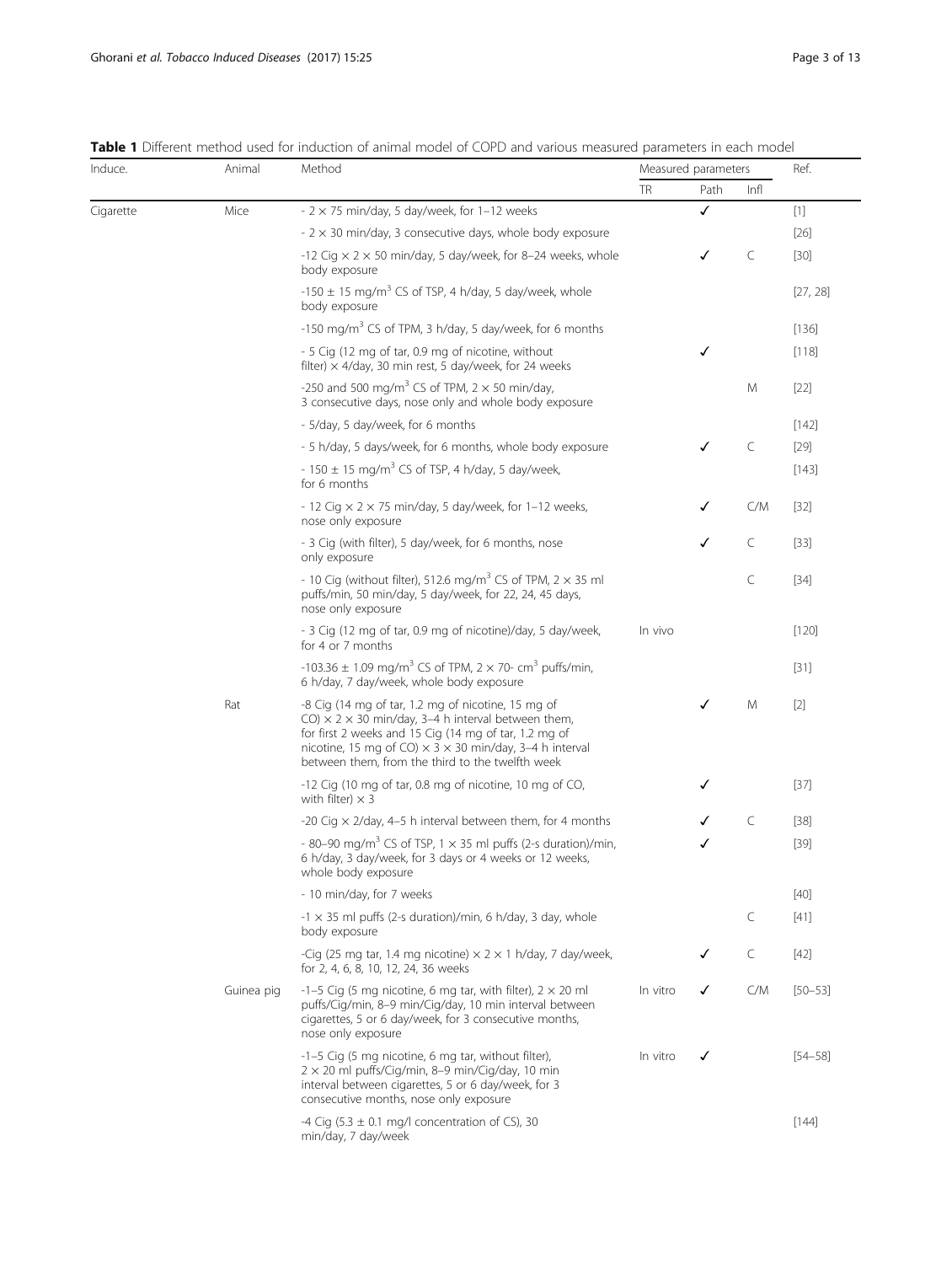| $($ Communical       |            |                                                                                                                                                                |   |             |                |
|----------------------|------------|----------------------------------------------------------------------------------------------------------------------------------------------------------------|---|-------------|----------------|
|                      |            | -10 Cig, $2 \times 20$ ml puffs/min, 8-9 min/Cig/day,10<br>min rest, for 1-60 days                                                                             |   |             | [13, 145]      |
|                      |            | - 10 Cig (without filter)/day,5 day/week, for1-12 months                                                                                                       |   |             | $[44]$         |
|                      |            | - 7 Cig (without filter)/day, 5 day/week, for 3-6 months                                                                                                       |   |             | [13, 146]      |
|                      |            | -5 Cig/day, 5 day/week, for 6 months                                                                                                                           |   |             | [13, 147, 148] |
|                      |            | - 2 h/day, 5 day/week, for 24 weeks                                                                                                                            |   |             | [13, 149]      |
|                      | Dog        | -2–7 Cig (0.27 mg tar, 3.25 mg nicotine, without filter)/day,<br>$2 \times 35$ ml puffs/Cig/20 s, 7 day/week, for 2-4 months                                   |   |             | $[62]$         |
|                      |            | -12 Cig/day, 7 day/week, for 5 months                                                                                                                          |   |             | [150]          |
|                      |            | -10 Cig (20 mg tar, 1.2 mg nicotine, without filter)/day,<br>2.5 h/day, 5 day/week, for 6 or 10 months                                                         |   |             | [59, 151]      |
|                      | Monkey     | - 6 h/day, 5 day/week, for 7 months                                                                                                                            | ✓ | C           | [64, 65]       |
| LPS                  | Mice       | -IN 0.3 mg/kg of LPS, animals were killed 24 h after the<br>challenge to LPS                                                                                   |   |             | $[26]$         |
|                      |            | - IN 7 µg of LPS, 1 day/week, for 4 consecutive weeks                                                                                                          | ✓ | C           | $[77]$         |
|                      |            | - intrapulmonary instillation, 0.5 mg/kg; volume<br>$=100$ µL of LPS                                                                                           |   | M           | [79, 80]       |
|                      | Guinea pig | -IN 200 mL of LPS (5 mg/mL in sterile saline), twice/week,<br>for 12 consecutive weeks                                                                         | √ |             | [69]           |
|                      |            | -IN 100 µL of LPS (10 mg/ml in sterile saline), twice/week,<br>for 12 consecutive weeks                                                                        | ✓ | C           | [77, 82]       |
|                      | Rat        | - aerosolized LPS, 30 min/day                                                                                                                                  | ✓ | C/M         | $[81]$         |
| Elastase             | Mice       | - IN 1.2 U of PPE, 1 day/week, for 4 consecutive weeks                                                                                                         | ✓ | $\mathsf C$ | $[77]$         |
|                      |            | - IT 2 U of PPE/100 g body wt in 100 µl saline                                                                                                                 |   |             | $[95]$         |
|                      | Rat        | - IT 28 U of PPE/100 g body wt                                                                                                                                 |   |             | $[96]$         |
|                      |            | - IT 55 U of PPE/100 g body wt in 0.5 ml saline                                                                                                                | ✓ |             | $[97]$         |
|                      |            | - IT 0.55 U of PPE/100 g body wt in 0.7 ml or 0.3 ml<br>of 0.15 M NaCl                                                                                         |   | M           | $[98]$         |
|                      | Hamster    | - IT 55 U of PPE/100 g body wt in 0.3 ml saline                                                                                                                |   |             | $[97]$         |
|                      |            | - IT 0.55 U of PPE/100 g body wt in 0.7 ml or 0.3 ml<br>of 0.15 M NaCl                                                                                         |   | M           | $[98]$         |
| Combination Inducers | Mice       | - IN 1.2 U of PPE, on day 1 and IN 7 µg of LPS on day 4,<br>for 4 consecutive weeks                                                                            | ✓ | C           | $[77]$         |
|                      | Rat        | $-2 \times 30$ min/day exposure to CS, for 2 days and on 3 day<br>exposure to aerosolized LPS for 30 min; 5 h after LPS<br>exposure, exposure to CS for 30 min |   | C/M         | $[81]$         |

|             |  |  |  |  |  | Table 1 Different method used for induction of animal model of COPD and various measured parameters in each model |  |
|-------------|--|--|--|--|--|-------------------------------------------------------------------------------------------------------------------|--|
| (Continued) |  |  |  |  |  |                                                                                                                   |  |

IT intra tracheal, IN intranasal, Ref. references, Cig cigarette, h hours, Sec second, CS cigarette smoke, CO carbon monoxide, wt weight, LPS lipopolysaccharide, PPE porcine pancreatic elastase, TSP total suspended particles, TPM total particulate matter, TR tracheal responsiveness, Path lung pathology, Infl inflammation, C cell, M mediators

can be distinguished only 2 months after CS-exposure [[13](#page-9-0), [36](#page-9-0)]. Several studies showed that emphysema development in mice significantly differ from that in rats [\[24\]](#page-9-0). Different methods of induction of COPD in rats, based on exposure method and duration, and cigarette type [\[2](#page-9-0), [37](#page-9-0)–[42\]](#page-10-0) are shown in Table [1.](#page-2-0)

#### Guinea pigs

Guinea pigs are suitable species that are commonly used in COPD studies [[12](#page-9-0), [43](#page-10-0)–[46\]](#page-10-0). These animals have many advantages as there are similarities between the anatomy and physiology of their lungs with those of humans [[46](#page-10-0)–[49](#page-10-0)]. In addition, various similarities in physiological processes, especially airway autonomic control and response to allergen, have been shown between guinea pigs and humans [\[16](#page-9-0), [44](#page-10-0), [46](#page-10-0)]. However, there are disadvantages such as lack of molecular tools, the need to test numerous compounds for pharmacological studies, and the cost of purchasing and keeping the animals [[10\]](#page-9-0). Since, the advantages outweigh the disadvantages, guinea pigs are being applied in studies related to asthma and COPD [\[13](#page-9-0), [46\]](#page-10-0). These studies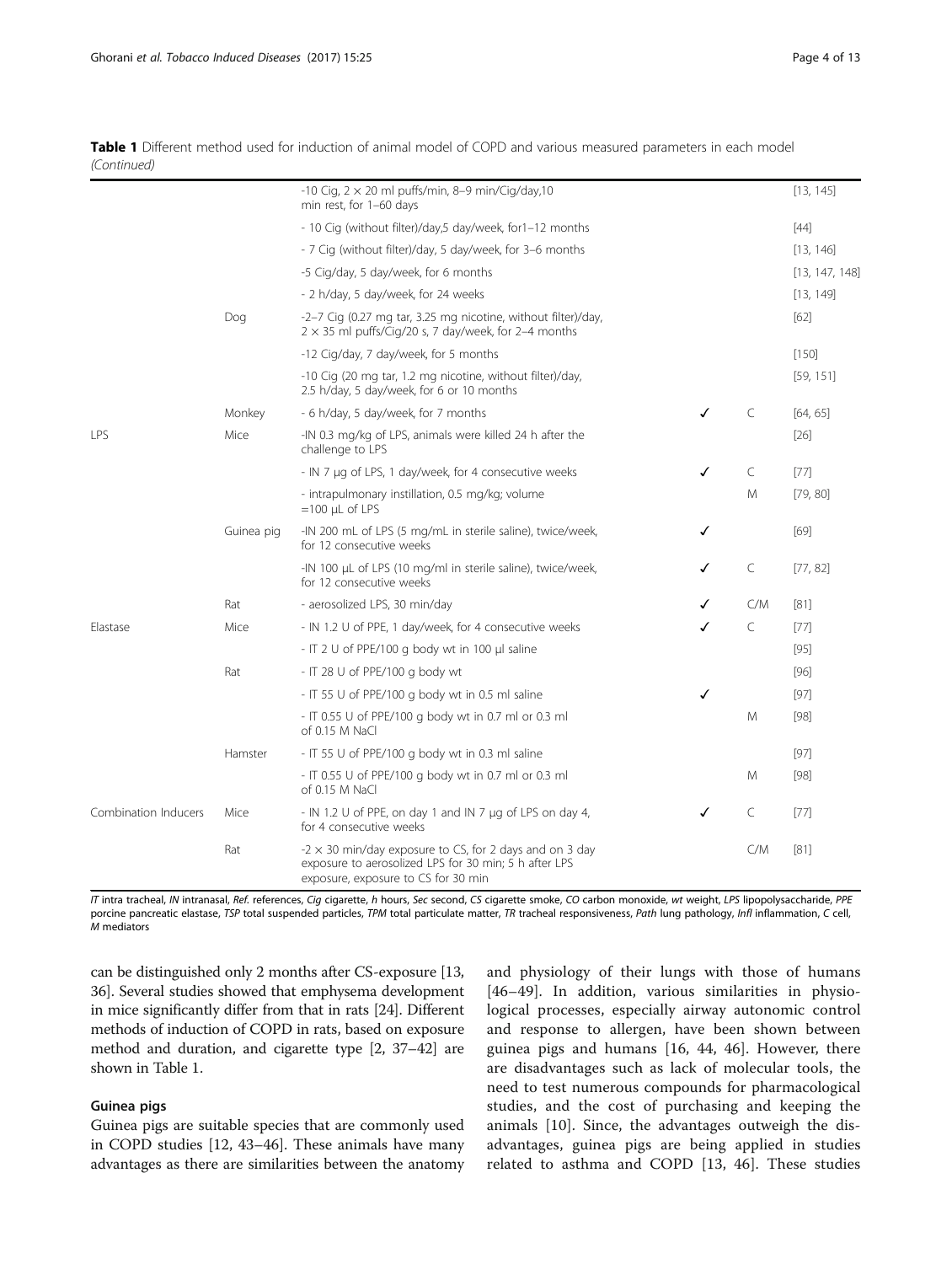indicated that guinea pigs develop COPD and emphysemalike lesions after a few months of exposure to active tobacco smoke [\[44](#page-10-0)] and physiological changes that mimic COPD in humans were showed in smoke-exposed guinea pigs [[16](#page-9-0), [44\]](#page-10-0). For example, in order to induce COPD in these animals, guinea pigs were exposed for 8-9 min to 5 cigarettes/day, 5 or 6 days per week for 3 consecutive months, with [[50](#page-10-0)–[53\]](#page-10-0) or without filter [[54](#page-10-0)–[58\]](#page-10-0), (Table [1](#page-2-0)).

#### Canine (Dog)

Dogs have been extensively used as a model of asthma and COPD [\[59](#page-10-0)], because the pathology and pathophysiology of chronic bronchitis and emphysema after exposure to CS in dogs are similar to humans [\[59](#page-10-0)–[61\]](#page-10-0). The canine model, similar to other models of COPD, has been used to examine new treatments before testing them in humans [[59](#page-10-0)]. In a study, pulmonary fibrosis and emphysema were produced in dogs after direct inhalation of CS in a short period of time [[62](#page-10-0)], (Table [1\)](#page-2-0).

#### Monkey

Another appropriate animal model for investigation of mechanisms underlying allergic airways diseases and COPD, is non-human primates. It was shown that monkeys exposed to CS, exhibit chronic respiratory bronchiolitis and other airway alterations [\[63\]](#page-10-0). Exposure to CS for 6 h/day, 5 days/week with a total suspended particulate concentration of 1 mg/m<sup>3</sup>, can generate experimental COPD in monkeys [[64, 65\]](#page-10-0), (Table [1](#page-2-0)).

### Lipopolysaccharide (LPS)

LPS instillation was shown to be able to induce a shortterm model of COPD with some human features of the disease [\[6](#page-9-0), [66](#page-10-0)]. LPS (a major component of the outer cell wall of Gram-negative bacteria) is present as a contaminant in CS, air pollution and organic dusts [[9,](#page-9-0) [67](#page-10-0)–[69](#page-10-0)]. LPS induces acute COPD exacerbations, when given either alone or concomitant with CS [[16\]](#page-9-0). In addition, LPS may be important in bacterial infection-induced exacerbations of COPD, which contribute to the development of the disease [\[69, 70](#page-10-0)]. Chorionic exposure of animals to LPS has been shown to induce pathological features of COPD, such as pulmonary inflammation and airway hyperresponsiveness (AHR) as well as structural changes in the lung [[9](#page-9-0), [69, 71](#page-10-0)–[76\]](#page-10-0). Inflammatory responses are induced after 12 weeks of twice-weekly LPS exposure [[9,](#page-9-0) [76](#page-10-0)]. Several studies that used LPS for induction of COPD in animals are listed in Table [1](#page-2-0).

#### Mice

Investigations indicated that exposure of mice to inhaled LPS leads to emphysema-like changes which persisted for up to 4 weeks [\[74](#page-10-0), [77](#page-10-0)]. In addition, it was reported

that LPS is able to induce pathological and physiological changes of COPD such as AHR and increased airway inflammation in mice [\[77, 78](#page-10-0)]. In these studies, LPS was administered through intrapulmonary instillation using a MicroSprayer aerosolizer [\[79](#page-10-0), [80\]](#page-10-0) or via intranasal route [[26,](#page-9-0) [77\]](#page-10-0) (Table [1\)](#page-2-0).

#### Rats

In rat models, LPS can be inhaled in the same manner as mice resulting in pathological features of COPD [\[81](#page-10-0)], (Table [1\)](#page-2-0).

#### Introduction

Studies have demonstrated that LPS can induce COPD pathological features, similar to those of COPD patients, in guinea pigs. In these studies, guinea pigs were given intranasal instillation of LPS twice weekly, for 12 consecutive weeks [[69, 77, 82](#page-10-0)], (Table [1\)](#page-2-0).

#### Elastase

Elastase is a proteolytic enzyme, which is released by activated neutrophils in the lungs and leads to breakdown of alveolar tissue and emphysema [\[9](#page-9-0), [83\]](#page-11-0). The elastase model consists of instillation of elastolytic enzymes (such as the porcine pancreatic elastase (PPE), human neutrophilic elastase and papain) in the lung resulting in tissue damage and development of emphysema [[9, 10,](#page-9-0) [84](#page-11-0)–[86\]](#page-11-0). This model is used to induce inflammatory responses to initiate and perpetuate the inflammatory response seen in COPD [\[12](#page-9-0), [87](#page-11-0), [88](#page-11-0)]. The major advantages of the elastase model are the technical ease of inducing the disease by a single instillation of the enzyme in the lung and the ability to control the disease severity by adjusting the amount of enzyme [[9, 16](#page-9-0), [89, 90](#page-11-0)]. However, the disadvantage of the elastase model is that the function of elastase in COPD emphysema depends on several pathophysiological mechanisms which again brings up the number of clinical events [\[12,](#page-9-0) [91](#page-11-0), [92](#page-11-0)]. A wide variety of animals has been used in the elastase emphysema model [[16](#page-9-0), [83, 93](#page-11-0)] to reproduce some characteristics of human CS-induced disease, such as augmentation of airspaces, inflammatory cell influx into the lungs, and systemic inflammation [[84](#page-11-0)]. In some studies, to reproduce human pulmonary emphysema, intratracheal instillation of elastase was used in mouse models for more than three decades so, they are well characterized [\[94](#page-11-0), [95](#page-11-0)]. Other studies used rats and hamsters to reproduce elastase-induced emphysema [[96](#page-11-0)–[98](#page-11-0)].

### Mice

A mouse model of COPD using elastase instillation could be produced by intranasal exposure to 1.2 units (U) of porcine pancreatic elastase 1 day/week for 4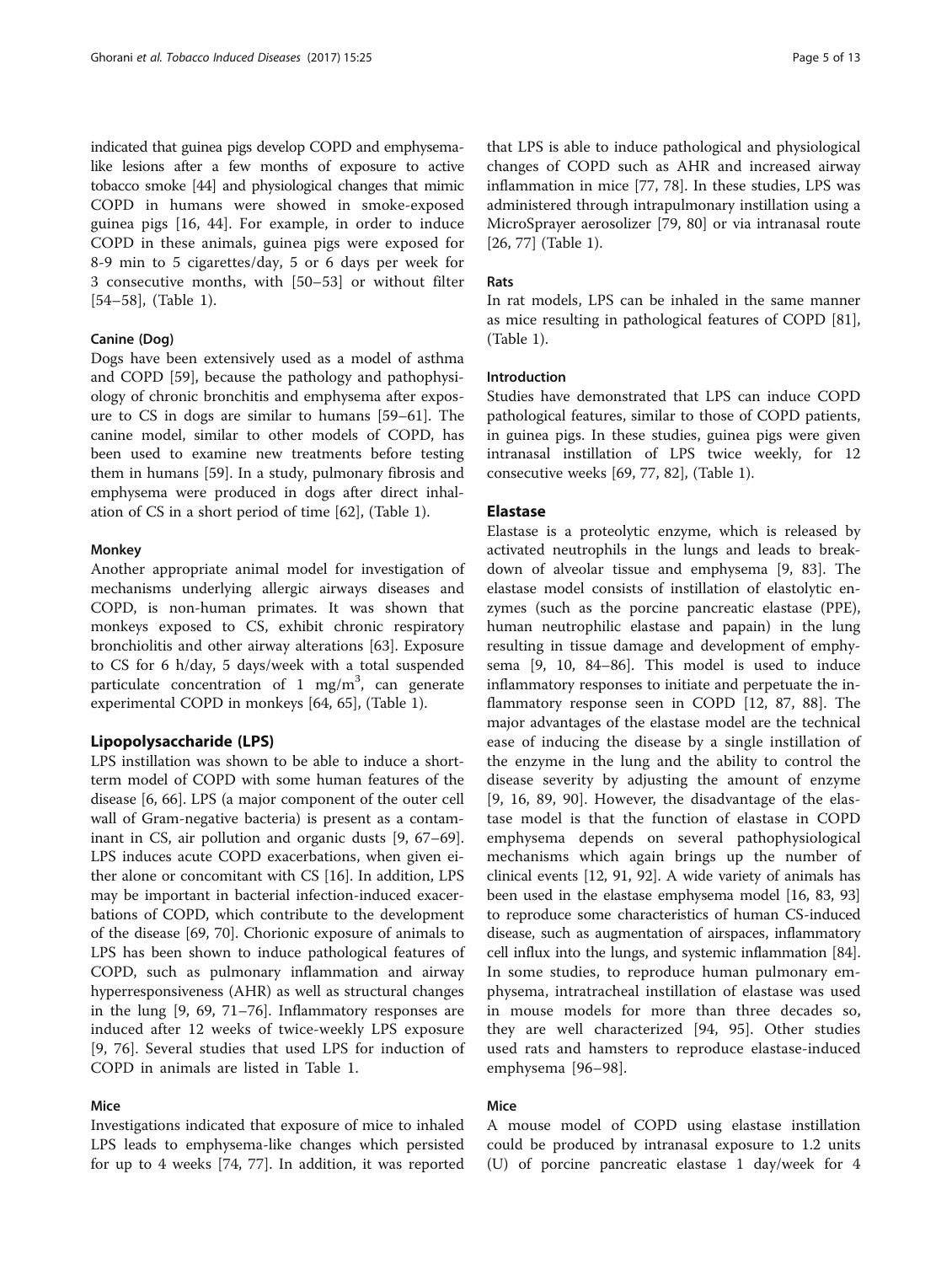### Rats

Rats emphysema model was developed by injection of a single dose of intra-tracheal elastase (28 U/100 g/BW) and studied 7, 15, 30 and 365 days after injection [\[96](#page-11-0)]. In other studies, rats received a single intra-tracheal dose of elastase (55 U/100 g/BW dissolved in 0.5 ml physiological saline or 0.55 U/100 g/BW diluted in 0.7 ml or 0.3 ml of 0.15 M NaCl), [\[97\]](#page-11-0). In a study, Borzone et al. showed that 4 months after intra-tracheal instillation of a similar single dose of elastase, severe pulmonary emphysema with profound alterations in respiratory mechanics, were observed in hamsters [\[97](#page-11-0), [98](#page-11-0)], (Table [1](#page-2-0)).

#### Combination inducers

Animal models that mimic different aspects of inflammatory responses in COPD, could be developed by concomitant use of different inducers such as CS, LPS and PPE. For example, mice could be intranasally challenged with PPE and LPS for 4 weeks to induce COPDlike lung inflammation [\[77\]](#page-10-0). In another study, increased inflammatory response was observed following rats exposure to a combination of LPS and CS. In this model, rats were exposed to CS for 30 min twice a day for 2 days. On day 3 animals were exposed to LPS for 30 min and 5 h later, they were exposed to CS [[81\]](#page-10-0), (Table [1\)](#page-2-0).

#### Other models

Other agents have also been used to induce airway inflammation injury. The apoptosis model focuses on the failure of COPD lung to repair itself post-injury focusing on dis-regulated normal lung tissue turnover. Apoptosisinduced COPD has been linked to inhibition of VEGF receptors [\[12, 16](#page-9-0), [99](#page-11-0)–[101](#page-11-0)]. This model induces enlarged airspaces in a short period of time but does not affect the airways [[12, 16](#page-9-0)]. In addition, genetically-altered models that mimic COPD, have been developed in recent years [[10](#page-9-0), [102, 103\]](#page-11-0). These models could be used for recognition of both physiological functions of different genes as well as possible mechanisms of COPD [\[10](#page-9-0)]. For example, emphysema and airspace enlargement can occur following exposure to CS, in gene-targeted mice [[104\]](#page-11-0). However, currently, this model has been mostly restricted to proteinase "knockouts" in gene-targeted mice. These studies have uncovered an important role for macrophage elastases, particularly matrix metalloproteinase-12 (MMP-12) [[105, 106](#page-11-0)], and a crucial role for neutrophil elastase [[106, 107](#page-11-0)]. In this method, overexpression of interleukin 13 (IL-13), [[108\]](#page-11-0) and interferon gamma (IFNγ) was demonstrated [\[109\]](#page-11-0), both leading to inflammation and airspace enlargement. IFNγ is also a marked element of structural cell apoptosis [\[106](#page-11-0)].

# Measured parameters

# Pathological changes

A main characteristic of COPD is airflow obstruction which is mostly irreversible. The airway obstruction may be the result of a combination of small airways narrowing, airway wall inflammation [\[10](#page-9-0), [110](#page-11-0)] and emphysemarelated loss of lung elastic recoil [\[1](#page-9-0), [10,](#page-9-0) [111, 112](#page-11-0)]. Structural changes of the lung such as emphysema and small airway remodeling, are the pathologic features of COPD [[113\]](#page-11-0). Small airway remodeling in COPD occurs via sub-epithelial fibrosis, mucus cell hyperplasia and in some cases, increase airway smooth muscle (ASM) mass [[9,](#page-9-0) [113](#page-11-0)–[117](#page-11-0)]. In addition, persistent infiltration of inflammatory cells such as macrophages, neutrophils, T and B-lymphocytes in the airway wall are features of airway remodeling [\[115](#page-11-0)–[117](#page-11-0)] which could be caused directly by CS and LPS exposure of structural cells of the airway wall, independent of inflammation [\[9](#page-9-0)].

#### Mice

Chronic inflammation, increased cellular infiltration in the lung parenchyma, increased numbers of mucus-secreting goblet cells, thickening of airway epithelium and alveolar enlargement as well as airway remodeling in mouse models of CS-induced COPD were observed [[1\]](#page-9-0). Also, in a mouse model of PPE and LPS-induced COPD, airway remodeling, lung inflammation, goblet cell hyperplasia, and alveolar enlargement were observed [[77](#page-10-0)]. Similarly, emphysematous destruction, parenchymal inflammation, mucus hyper secretion and airway remodeling in a mouse model of COPD, were reported after CS exposure [\[29, 30](#page-9-0), [32](#page-9-0), [64,](#page-10-0) [118](#page-11-0), [119](#page-11-0)]. In addition, significant increases in airway wall thickness and airspace size were observed after smoke exposure in mice [\[33,](#page-9-0) [120](#page-11-0)].

#### Rats

Increased bronchiole and arteriole wall thickness, bronchiole stenosis, increased alveolar size were shown in a rat model of COPD [\[2](#page-9-0)]. Lung function parameters such as airway resistance, respiratory system resistance, tissue damping, tissue elastance and respiratory system compliance increased in CS-treated rats [\[37](#page-9-0)]. In addition, elastase-treated rats showed mild airspace enlargement, fragmentation of alveolar spaces and inflammation [[97, 121](#page-11-0)]. Elevation of neutrophils counts, mucus secretion, edema and lung inflammation in the lung and/or bronchoalveolar lavage were also seen in rat models of COPD [[81\]](#page-10-0). In addition, an increase in airway wall thickness and airway narrowing, peribronchiolar inflammation, infiltration of large amount of inflammatory cells around the airways, enlargement of alveolar airspaces, destruction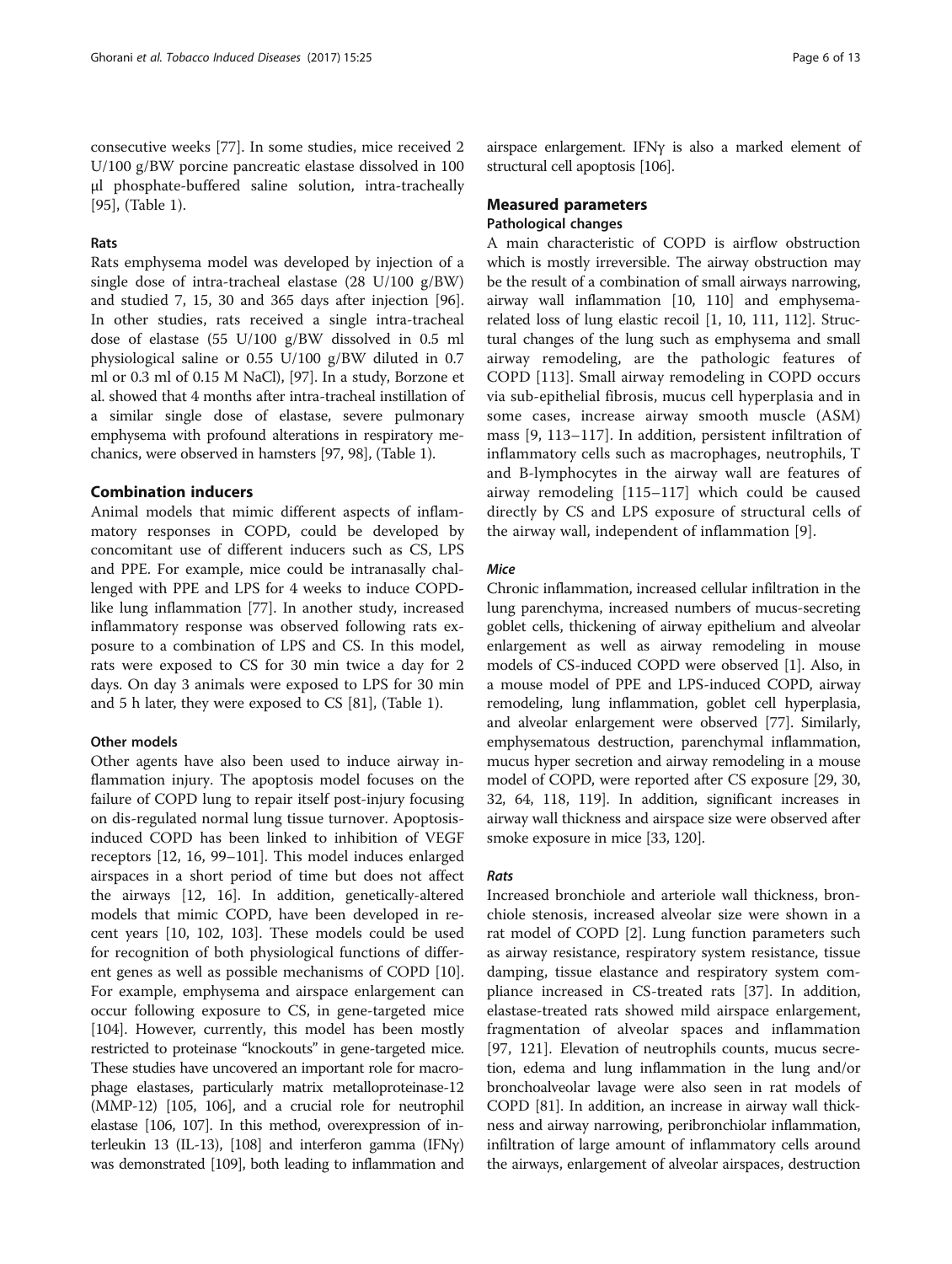<span id="page-6-0"></span>of septal walls of alveoli and pulmonary bullae as a morphological change seen in emphysema, were reported in a rat model of CS-induced COPD [[38](#page-10-0)]. Damage of bronchial airway epithelium, neutrophil infiltration in the bronchial wall and epithelium were observed in rats following exposure to smoke [[39](#page-10-0)]. Similarly, hyperplasia of bronchial epithelial cells, hypersecretion of mucus and development of peribronchial fibrosis were also found in rat models of COPD [[42\]](#page-10-0).

Baarsma et al. showed pulmonary inflammation and tissue remodeling, inflammatory cell influx, and enhanced small airway collagen content in LPS-induced guinea pig models of COPD [[82](#page-10-0)]. Increased interalveolar septum, presence of lymphatic tissue in the lung parenchyma, destruction of alveolar wall, and existence of emphysema in the lung and intra-alveolar bleeding of lungs were also observed in guinea pig models of COPD following exposure to CS [[50](#page-10-0), [51](#page-10-0), [54](#page-10-0)–[57\]](#page-10-0). In another study, airway and parenchymal neutrophilia, increased goblet cell numbers, lung hydroxyproline content, airway wall collagen and airspace size, were reported [\[69](#page-10-0)]. Lung pathological changes in different animal models of COPD were summarized in Table 2.

# Tracheal responsiveness (TR)

Airway hyperresponsivness (AHR) is the main characteristic of asthma which also exists in COPD [\[54](#page-10-0)]. Moreover, tracheal responsiveness (TR) to different stimuli is observed not only in asthmatic animals but

Table 2 Lung pathology and tracheal responsiveness evaluation in animal model of COPD

| Parameters     |          | Animals    | Methods                                                                                                                                                                                                          | Ref                        |
|----------------|----------|------------|------------------------------------------------------------------------------------------------------------------------------------------------------------------------------------------------------------------|----------------------------|
| Lung Pathology |          | Mice       | -Chronic lung inflammation, infiltration of cells in the parenchyma, mucosal<br>secretion, ticking of airway epithelium, alveolar enlargement, airway remodeling,<br>goblet cell hyperplasia                     | [1, 77]                    |
|                |          |            | - Emphysematous destruction, parenchymal inflammation, mucus hyper secretion,<br>airway remodeling                                                                                                               | [29, 30, 32, 64, 118, 119] |
|                |          |            | - Increased wall thickness and airspace size                                                                                                                                                                     | [33, 120]                  |
|                |          | Rat        | - Increasing of bronchiole and arteriole wall thickness, bronchiole stenosis,<br>increased alveolar size                                                                                                         | $[2]$                      |
|                |          |            | - Airway resistance, respiratory system resistance, tissue damping, tissue elastance,<br>increased respiratory system compliance                                                                                 | $[37]$                     |
|                |          |            | - Airspace enlargement, fragmentation of alveolar spaces, inflammation                                                                                                                                           | [97, 121]                  |
|                |          |            | - Elevation of neutrophils, mucus, oedema, lung inflammation in lung and/or<br>bronchoalveolar lavage                                                                                                            | [81]                       |
|                |          |            | - Increased wall thickness, airway narrowing, peribronchiolar inflammation,<br>inflammatory cell infiltration, enlargement of alveolar airspaces, destruction<br>of septal walls of alveoli and pulmonary bullae | $[38]$                     |
|                |          |            | - Bronchial airway epithelium injury, neutrophil infiltration                                                                                                                                                    | $[39]$                     |
|                |          |            | - Hyperplasia of bronchial epithelial cells, hypersecretion of mucus,<br>peribronchial fibrosis                                                                                                                  | $[42]$                     |
|                |          | Guinea pig | - Pulmonary inflammation and tissue remodeling                                                                                                                                                                   | $[82]$                     |
|                |          |            | - Increased interalveolar septum, increased lymphatic tissue in lung parenchyma,<br>destruction of alveolar wall, emphysema in the lung, intra-alveolar bleeding                                                 | $[50, 51, 54-57]$          |
|                |          |            | - Airway and parenchymal neutrophilia, increased goblet cell numbers,<br>elevation of lung hydroxyproline content, increasing of airway wall collagen<br>and airspace size                                       | [69]                       |
| <b>TR</b>      | In vivo  | Mice       | - Inhaled Mch: (6, 12, 25, and 50 mg/ml, 1 min, measuring Penh by WBPle<br>after 10 min                                                                                                                          | $[31]$                     |
|                | In vitro | Guinea pig | - TC preparation; Mch (10 $^{-7}$ to 10 $^{-5}$ mM) every 2 min, measuring EC <sub>50</sub> using CRC                                                                                                            | $[52]$                     |
|                |          |            | - TC preparation; Mch (10 nM to 5 mM) every 2 min, measuring EC <sub>50</sub> using CRC                                                                                                                          | $[56]$                     |
|                |          |            | - TC preparation; Mch (10 $^{-7}$ to 10 $^{-2}$ mM) every 3 min, measuring EC <sub>50</sub> using CRC                                                                                                            | $[58]$                     |
|                |          |            | - TC preparation; histamine (0.1 µM -10 mM) every 2 min, measuring EC <sub>50</sub> using CRC                                                                                                                    | [54, 57]                   |
|                |          |            | - TC preparation; isoprenaline (10 nmol/L to 100 µmol/L) every 2 min, measuring<br>$EC_{50}$ using CRC                                                                                                           | $[55]$                     |

WBPle whole-body plethysmograph, Mch methacholine, TC tracheal chain, EC50 effective concentration causing 50% of maximum response (MR), CRC concentration response curve, TR tracheal responsiveness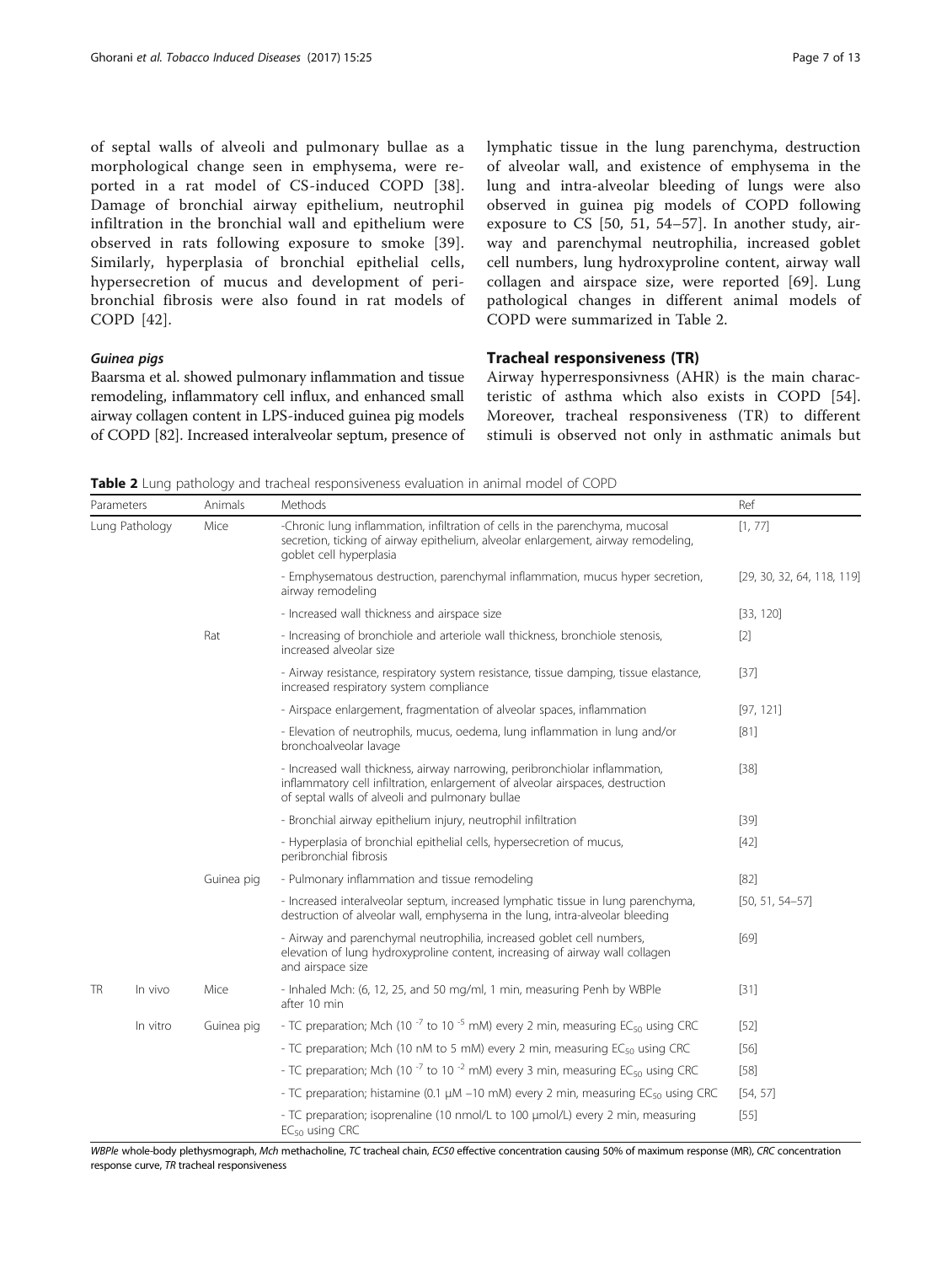also in animals exposed to CS [\[122](#page-11-0)–[126](#page-11-0)]. This parameter was assessed in some of COPD animal models, in vivo or in vitro.

### In vivo measurement of TR

In vivo evaluation of TR has been usually examined by measurement of enhanced pause (Penh) using wholebody plethysmograph after inhalation of increasing doses of methacholine (Mch) aerosol [\[31\]](#page-9-0).

#### Mice

AHR was assessed by methacholine challenge and measurement of Penh using whole body plethysmography in CS-exposed mice. The main indicator of airway obstruction, measured as Penh, shows a strong correlation with airway resistance measured using standard procedures [[31,](#page-9-0) [127\]](#page-11-0) and was calculated from the chamber–pressure–time curve.

#### In vitro measurement of TR

In several in vitro studies, tracheal responsiveness to Mch, histamine and isoprenaline was examined using cumulative concentrations-response curve of the corresponding agent and determination of  $EC_{50}$  [\[52](#page-10-0), [54](#page-10-0), [55, 57,](#page-10-0) [128,](#page-11-0) [129](#page-12-0)].

In a study, the tracheal muscle responses of a guinea pig model of COPD (induced by CS) to cumulative concentrations of histamine (0.1 μM to 10 mM) were measured. Then, cumulative concentrations- response curve was plotted and the effective concentrations of histamine causing 50% of maximum response ( $EC_{50}$  H) were calculated [[54](#page-10-0), [57\]](#page-10-0). In addition, concentration-response curves for isoprenaline in guinea pigs exposed to CS were also constructed by repeated administration of isoprenaline and  $EC_{50}$  was determined [\[55](#page-10-0)]. Similarly, tracheal responsiveness to Mch was also measured in tracheal smooth muscle by assessing the contraction induced by each concentration of Mch in proportion to the maximum contraction obtained by the final concentration of Mch in an animal model of CS-induced COPD [\[52](#page-10-0), [56](#page-10-0), [58](#page-10-0)]. Different methods of TR measurements in various animal models of COPD were summarized in Table [2](#page-6-0).

#### Inflammatory cells and mediators

#### Total and differential white blood cell (WBC) counts

A variety of cell types is involved in the pathophysiology of COPD including neutrophils, macrophages, CD8-Tlymphocytes and eosinophils (which may play a major role in acute exacerbations of COPD). They release several inflammatory mediators and tissue-degrading enzymes which can orchestrate tissue destruction and chronic inflammation [\[10](#page-9-0), [104](#page-11-0), [130](#page-12-0)–[135\]](#page-12-0).

#### Mice

An increase in total cell number, mononuclear cells such as macrophages and lymphocytes (particularly CD8+ T cells) as well as neutrophils was shown in bronchoalveolar lavage (BAL) samples of mouse models of COPD [[29, 30](#page-9-0), [32](#page-9-0), [34](#page-9-0), [77,](#page-10-0) [136](#page-12-0), [137](#page-12-0)]. Increased total inflammatory cell counts were reported in BAL of animal models of COPD which were mostly due to an increase in macrophages and neutrophils counts [\[33,](#page-9-0) [64\]](#page-10-0).

#### Rats

Total inflammatory cells and neutrophils were increased in BAL of rat models of COPD [\[81](#page-10-0)]. Increased total leukocytes, macrophages, neutrophils and lymphocytes in BAL of rats after exposure to tobacco smoke were also reported [[39, 41](#page-10-0), [42](#page-10-0)].

Total WBC [\[51](#page-10-0)] and eosinophil counts in blood were increased in guinea pig models of CS-induced COPD [[50](#page-10-0), [53\]](#page-10-0). Total WBC, eosinophils and neutrophils in lung lavage of COPD guinea pigs were also increased [\[52\]](#page-10-0). In Table [3](#page-8-0), a summary of total and differential WBC in the blood and lung lavage in different animal models of COPD was presented.

#### Inflammatory mediators and cytokines

Several inflammatory mediators are involved in COPD pathogenesis [[10,](#page-9-0) [138\]](#page-12-0). For example, macrophages secrete inflammatory mediators such as interleukin 8 (IL-8), tumor necrosis factor alpha (TNF- α), leukotriene B4 (LTB4) [[135, 139\]](#page-12-0), reactive oxygen species (ROS), monocyte chemotactic protein 1 (MCP-1) and elastolytic enzymes such as matrix metalloproteinase (MMP-2, MMP-9, MMP-12), and cathepsins K, L, and S in response to CS and other stimuli [[140\]](#page-12-0). Also, neutrophils evidently contribute to COPD pathogenesis by secretion of serine proteases (neutrophil elastase, cathepsin G, proteinase) and metalloelastases MMP-8 and MMP-9 [\[135](#page-12-0), [140\]](#page-12-0). In addition, IL-13, a Th2 cytokine has been proposed to be implicated in the pathophysiology of COPD [\[10](#page-9-0), [141\]](#page-12-0).

#### Mice

Duan et al. reported that the levels of IL-8, TNF- $\alpha$ , and IFN- $\gamma$  in BAL of smoke-exposed mice were significantly increased [\[118](#page-11-0)]. Increased BAL inflammatory cytokine secretion such as keratinocyte chemoattractant (KC), TNF-α [[84\]](#page-11-0), macrophage inflammatory proteins (MIP-2 and MIP-1  $\alpha$ ) and MCP-1 were also observed in animal models of CS-induced COPD [[22](#page-9-0)]. Increased levels of ILs (IL-12 and IL-4) and chemokines (CXCL-10 and CCL-22) in BAL of LPS-exposed mice were also reported [[79](#page-10-0), [80](#page-10-0)].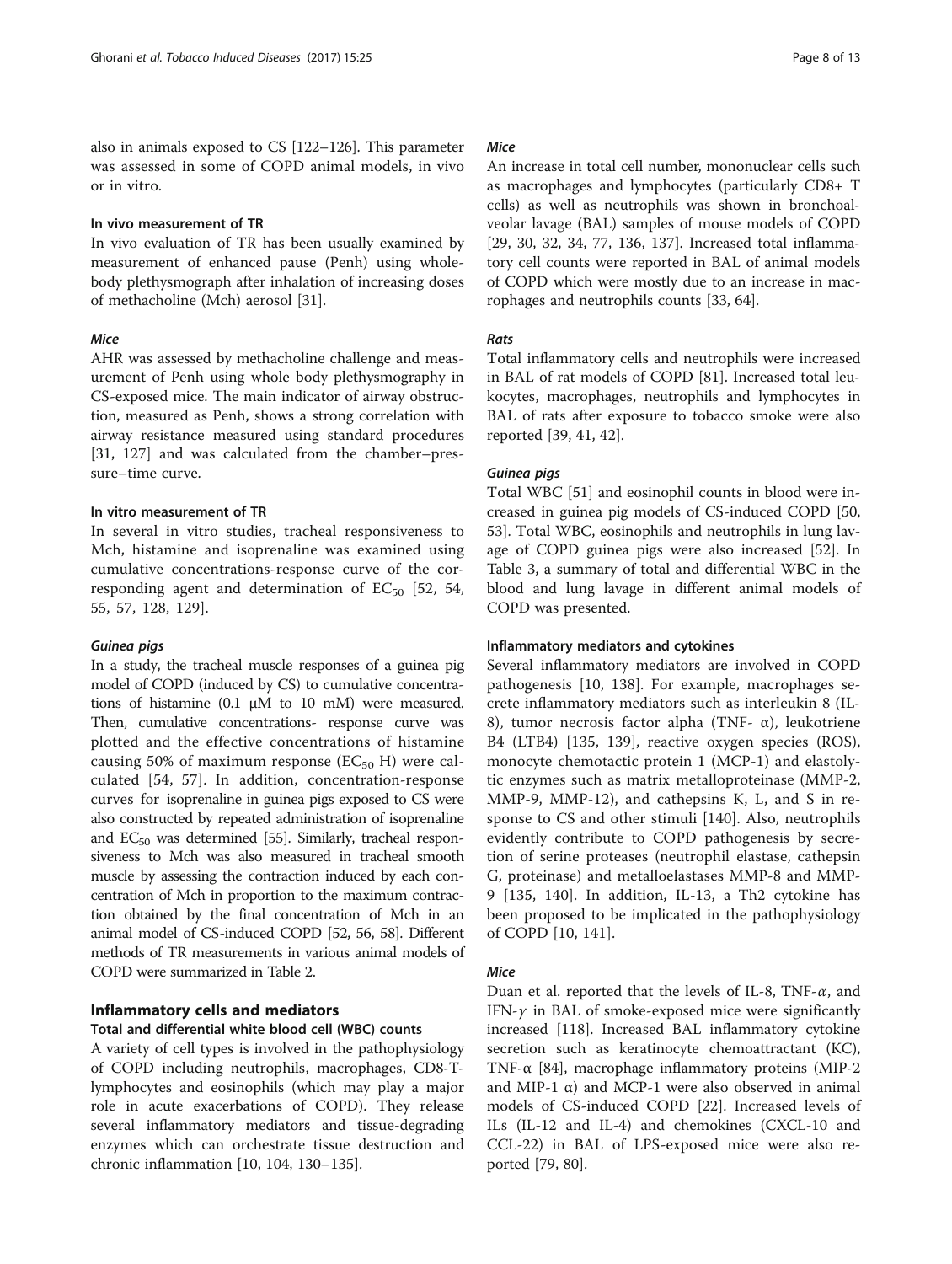<span id="page-8-0"></span>

| <b>Table 3</b> Inflammatory cells and mediators in the blood and lung lavage of different animal models of COPD |  |  |  |
|-----------------------------------------------------------------------------------------------------------------|--|--|--|
|                                                                                                                 |  |  |  |

| Sample | Parameters            | Animals    | Methods                                                                                   | References                     |
|--------|-----------------------|------------|-------------------------------------------------------------------------------------------|--------------------------------|
| Blood  | <b>WBC</b>            | Guinea pig | - Total WBC                                                                               | $[51]$                         |
|        |                       |            | - Total WBC and Eosinophils in blood                                                      | [50, 53]                       |
|        | Mediators & Cytokines | Rat        | - TNF-a, IL-8, IL-10                                                                      | $[2]$                          |
|        |                       | Guinea pig | $-IL-8$                                                                                   | [50, 52, 53]                   |
|        |                       |            | - MDA                                                                                     | [50, 51, 53]                   |
| Lavage | <b>WBC</b>            | Mice       | - - Total cell and Macrophages, lymphocytes, neutrophils                                  | [29, 30, 32, 34, 77, 136, 137] |
|        |                       |            | - Macrophages and neutrophils (Cells)                                                     | [33, 64]                       |
|        |                       | Rat        | - Total leukocytes, macrophage, neutrophils and lymphocyte                                | [39, 41, 42]                   |
|        |                       |            | -dfd - Total cell and neutrophils in lung lavage                                          | $[81]$                         |
|        |                       | Guinea pig | - Total WBC, eosinophils and neutrophils in lung lavage                                   | $[52]$                         |
|        | Mediators & Cytokines | Mice       | $-$ IL-8, TNF- $\alpha$ , IFN- $\gamma$                                                   | [118]                          |
|        |                       |            | - KC, TNF- α, MIP-2, MIP-1α, MCP-1<br>$-$ TNF- $\alpha$<br>- IL-12, IL-4, CXCL-10, CCL-22 | $[22]$<br>$[32]$<br>[79, 80]   |
|        |                       | Rat        | - TNF-α, IL-8, IL-10                                                                      | $[2]$                          |
|        |                       |            | - Total protein                                                                           | $[81]$                         |
|        |                       |            | - Total protein, TNF-a                                                                    | [121]                          |
|        |                       |            | - Total protein, IL-6, IL-1β, TNF- α                                                      | $[98]$                         |
|        |                       | Guinea pig | $-IL-8$                                                                                   | $[52]$                         |

WBC white blood cell, TNF-a tumor necrosis factor alpha, ILs (IL-18, IL-4, IL-6, IL-8, IL-10, IL-12) interleukin-18, 4,6,8,10,12, MDA malondialdehyde, IFN-y interferon gamma, KC keratinocyte chemoattractant, MIPs (MIP-2 and MIP-1α) macrophage inflammatory proteins, MCP-1 monocyte chemoattractant protein-1

#### Rats

Increased levels of TNF-α, IL-8, and IL-10 were seen in both serum and BAL of CS-exposed rats [[2](#page-9-0)]. The levels of total protein in the BAL fluid were also significantly enhanced in rat models of COPD induced by a combination of CS and LPS [[81\]](#page-10-0). In another study, the levels of TNF-α and total protein in the BAL fluid were elevated in rats with CS-induced COPD [\[121\]](#page-11-0). Similarly, total protein content and also some proinflammatory cytokines such as IL-6, IL-1β, and TNF-α in BAL were increased in rats after elastase treatment [[98](#page-11-0)].

Increased serum levels of IL-8 and malondialdehyde (MDA) in guinea pigs model of COPD induced by CS, were reported [\[50, 51](#page-10-0), [53\]](#page-10-0). In addition, Feizpour et al. indicated that the level of IL-8 in serum and BAL of guinea pig models of CS-induced COPD, were increased [[52\]](#page-10-0). Inflammatory mediators and cytokines changes in the blood and lung lavage in different animal models of COPD were presented in Table 3.

#### Conclusion

There is an enormous diversity of methods by which a study on COPD in animals can be done. Thus, there is a need for a standard protocol, which defines parameters to be evaluated and procedures (e.g. exposure procedure) to be followed. For development of an animal model representative of COPD, methods for induction of COPD, parameters for assessment and characteristics of human COPD should be assessed. In the present review, information regarding induction of experimental models of COPD in different animals, various methods used for this purpose, and different parameters that should be measured, was provided. This essential information is valuable for designing appropriate studies in future investigations on COPD.

#### Abbreviations

AHR: Airway hyperresponsiveness; BAL: Bronchoalveolar lavage; Cig: Cigarette; COPD: Chronic obstructive pulmonary; CRC: Concentration response curve; CS: Cigarette-smoke; EC50: Effective concentration causing 50% of maximum response; IFN-γ: Interferon gamma; ILs: Interleukins; IN: Intranasal; IT: Intra tracheal; KC: Keratinocyte chemoattractant; LPS: Lipopolysaccharide; LTB4: Leukotriene B4; Mch: Methacholine; MCP-1: Monocyte chemotactic protein 1; MDA: Malondialdehyde; MIPs: Macrophage inflammatory proteins; PPE: Porcine pancreatic elastase; ROS: Reactive oxygen species; TC: Tracheal chain; TNF-α: Tumor necrosis factor alpha; TPM: Total particulate matter; TR: Tracheal responsiveness; TSP: Total suspended particles; VEGF: Vascular endothelial growth factor; WBC: White blood cell; WBPle: Whole-body plethysmograph

#### Acknowledgements

Not applicable (It is a review article).

#### Funding

There was not financial support in this article.

#### Availability of data and materials

Data sharing not applicable to this article as no datasets were generated or analyzed during the current study (It is a review article).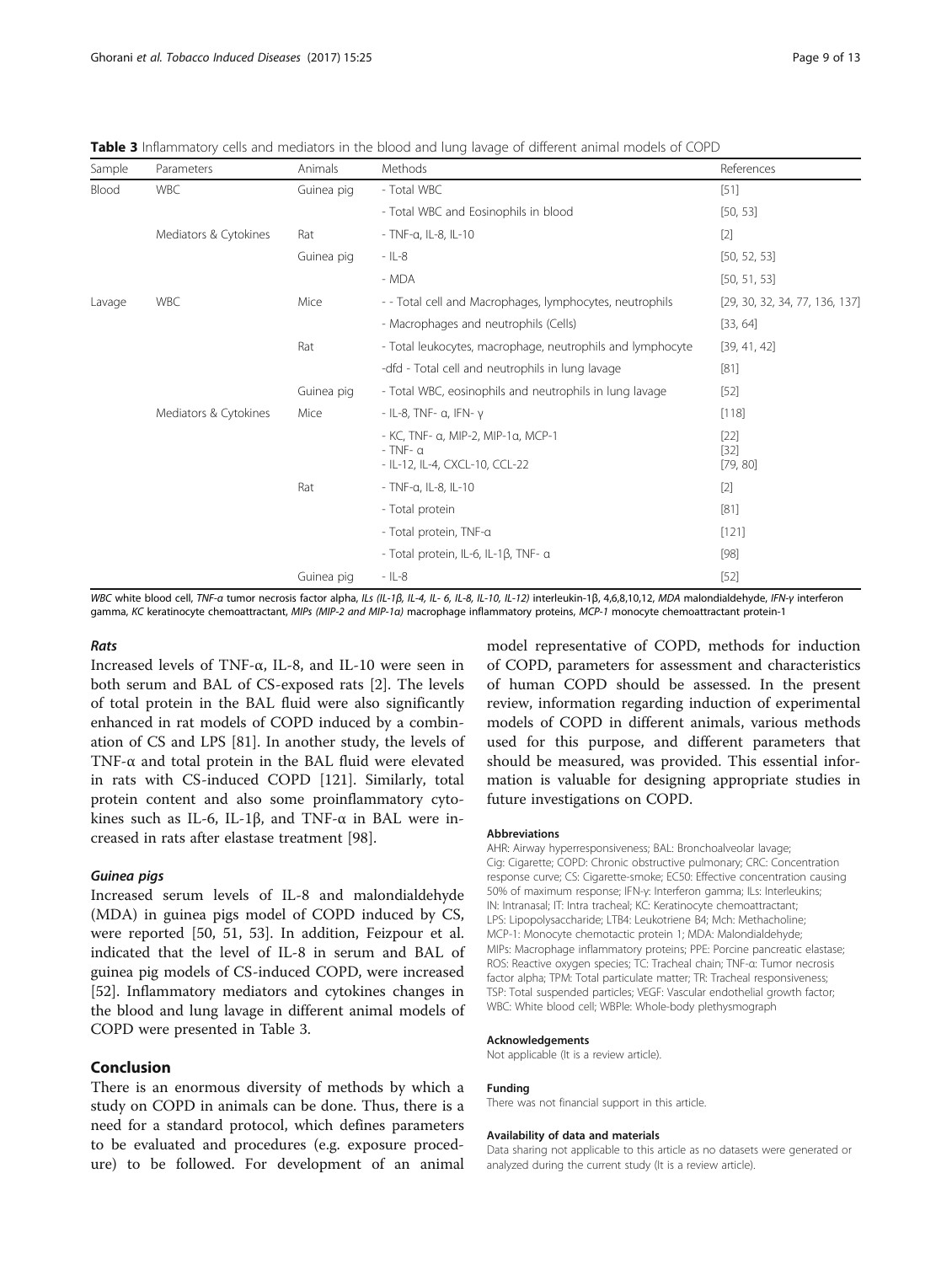#### <span id="page-9-0"></span>Authors' contributions

VG, MRK, MK and MHB all participated in the preparing of the draft of the manuscript. All authors read and approved the final manuscript.

#### Competing interests

The authors declare that they have no competing interests.

#### Consent for publication

Not applicable (It is a review article).

#### Ethics approval and consent to participate

Not applicable (It is a review article).

#### The name of the ethics committee that approved the study and the committee's reference number

Not applicable (It is a review article).

#### Publisher's Note

Springer Nature remains neutral with regard to jurisdictional claims in published maps and institutional affiliations.

#### Author details

<sup>1</sup>Pharmaceutical Research Centre and Department of Physiology, School of Medicine, Mashhad University of Medical Sciences, Mashhad, Iran. <sup>2</sup>Neurogenic Inflammation Research Centre and Department of Physiology, School of Medicine, Mashhad University of Medical Sciences, Mashhad 9177948564, Iran.

#### Received: 19 November 2016 Accepted: 19 April 2017 Published online: 02 May 2017

#### References

- Beckett EL, Stevens RL, Jarnicki AG, Kim RY, Hanish I, Hansbro NG, et al. A new short-term mouse model of chronic obstructive pulmonary disease identifies a role for mast cell tryptase in pathogenesis. J Allergy Clin Immunol. 2013;131(3):752–62. e757.
- 2. Li Y, Li S-Y, Li J-S, Deng L, Tian Y-G, Jiang S-L, et al. A rat model for stable chronic obstructive pulmonary disease induced by cigarette smoke inhalation and repetitive bacterial infection. Biol Pharm Bull. 2012;35(10):1752–60.
- 3. Martorana PA, Cavarra E, Lucattelli M, Lungarella G. Models for COPD involving cigarette smoke. Drug Discov Today Dis Models. 2006;3(3):225–30.
- 4. Brusselle G, Bracke K, Maes T, D'hulst A, Moerloose K, Joos G, et al. Murine models of COPD. Pulm Pharmacol Ther. 2006;19(3):155–65.
- 5. Canning BJ, Wright JL. Animal models of asthma and chronic obstructive pulmonary disease. Pulm Pharmacol Ther. 2008;21(5):695.
- 6. Wright JL, Churg A. Animal models of COPD: barriers, successes, and challenges. Pulm Pharmacol Ther. 2008;21(5):696–8.
- 7. Eltom S, Stevenson C, Birrell MA. Cigarette smoke exposure as a model of inflammation associated with COPD. Curr Protoc Pharmacol. 2013:14.24. 11- 14.24. 18.
- 8. Vlahos R, Bozinovski S, Gualano R, Ernst M, Anderson G. Modelling COPD in mice. Pulm Pharmacol Ther. 2006;19(1):12–7.
- 9. Pera T. Inflammation and remodelling in experimental models of COPD. 2011.
- 10. Groneberg DA, Chung KF. Models of chronic obstructive pulmonary disease. Respir Res. 2004;5(1):18.
- 11. Mortaz E, Adcock IA. Limitation of COPD Studies in Animal Modeling. Tanaffos. 2012;11(3):7.
- 12. Bonfield TL. In vivo models of lung disease. in: Lung diseases selected state of the art Reviews, InTech. 2012:407–28.
- 13. Leberl M, Kratzer A, Taraseviciene-Stewart L. Tobacco smoke induced COPD/ emphysema in the animal model—are we all on the same page? Front Physiol. 2013;4.
- 14. O'byrne P, Postma D. The many faces of airway inflammation: asthma and chronic obstructive pulmonary disease. Am J Respir Crit Care Med. 1999; 159(supplement\_2):S1–S63.
- 15. Churg A, Tai H, Coulthard T, Wang R, Wright JL. Cigarette smoke drives small airway remodeling by induction of growth factors in the airway wall. Am J Respir Crit Care Med. 2006;174(12):1327–34.
- 16. Wright JL, Cosio M, Churg A. Animal models of chronic obstructive pulmonary disease. Am J Physiol Lung Cell Mol Physiol. 2008;295(1):L1–L15.
- 17. Wright J, Postma D, Kerstjens H, Timens W, Whittaker P, Churg A. Airway remodeling in the smoke exposed guinea pig model. Inhal Toxicol. 2007; 19(11):915–23.
- 18. Bracke K, D'hulst A, Maes T, Demedts I, Moerloose K, Kuziel W, et al. Cigarette smoke‐induced pulmonary inflammation, but not airway remodelling, is attenuated in chemokine receptor 5‐deficient mice. Clin Exp Allergy. 2007;37(10):1467–79.
- 19. Churg A, Cosio M, Wright JL. Mechanisms of cigarette smoke-induced COPD: insights from animal models. Am J Physiol Lung Cell Mol Physiol. 2008;294(4):L612–31.
- 20. Wright JL, Churg A. Animal models of cigarette smoke-induced COPD. CHEST Journal. 2002;122(6\_suppl):301S–6S.
- 21. Wright JL, Churg A. Animal models of cigarette smoke-induced chronic obstructive pulmonary disease. 2010.
- 22. John G, Kohse K, Orasche J, Reda A, Schnelle-Kreis J, Zimmermann R, et al. The composition of cigarette smoke determines inflammatory cell recruitment to the lung in COPD mouse models. Clin Sci. 2014;126(3):207–21.
- 23. Mallia P, Johnston SL. Mechanisms and experimental models of chronic obstructive pulmonary disease exacerbations. Proc Am Thorac Soc. 2005; 2(4):361–6.
- 24. March TH, Barr EB, Finch GL, Hahn FF, Hobbs CH, Ménache MG, et al. Cigarette smoke exposure produces more evidence of emphysema in B6C3F1 mice than in F344 rats. Toxicol Sci. 1999;51(2):289–99.
- 25. Adamson J, Haswell LE, Phillips G, Gaça MD. In vitro models of chronic obstructive pulmonary disease (COPD). In Bronchitis, ed. I Martin-Loeches. InTech. 2011;41–66.
- 26. Hardaker L, Bahra P, de Billy BC, Freeman M, Kupfer N, Wyss D, et al. The ion channel transient receptor potential melastatin-2 does not play a role in inflammatory mouse models of chronic obstructive pulmonary diseases. Respir Res. 2012;13:30.
- 27. Motz GT, Eppert BL, Wesselkamper SC, Flury JL, Borchers MT. Chronic cigarette smoke exposure generates pathogenic T cells capable of driving COPD-like disease in Rag2−/− mice. Am J Respir Crit Care Med. 2010; 181(11):1223–33.
- 28. Motz GT, Eppert BL, Wortham BW, Amos-Kroohs RM, Flury JL, Wesselkamper SC, et al. Chronic cigarette smoke exposure primes NK cell activation in a mouse model of chronic obstructive pulmonary disease. J Immunol. 2010; 184(8):4460–9.
- 29. Cremona TP, Tschanz SA, von Garnier C, Benarafa C. SerpinB1 deficiency is not associated with increased susceptibility to pulmonary emphysema in mice. Am J Physiol Lung Cell Mol Physiol. 2013;305(12):L981–9.
- 30. Jobse BN, Rhem RG, Wang IQ, Counter WB, Stämpfli MR, Labiris NR. Detection of lung dysfunction using ventilation and perfusion SPECT in a mouse model of chronic cigarette smoke exposure. J Nucl Med. 2013; 54(4):616–23.
- 31. Barrett EG, Wilder JA, March TH, Espindola T, Bice DE. Cigarette smoke-induced airway hyperresponsiveness is not dependent on elevated immunoglobulin and eosinophilic inflammation in a mouse model of allergic airway disease. Am J Respir Crit Care Med. 2002;165(10):1410–8.
- 32. Hansbro P, Beckett E, Stevens R, Jarnicki A, Wark P, Foster P. A short-term model of COPD identifies a role for mast cell tryptase. Eur Respir J. 2013;42 Suppl 57:664.
- 33. Zhou S, Wright JL, Liu J, Sin DD, Churg A. Aging does not Enhance Experimental Cigarette Smoke-Induced COPD in the Mouse. PLoS One. 2013;8(8), e71410.
- 34. Tanabe N, Hoshino Y, Marumo S, Kiyokawa H, Sato S, Kinose D, et al. Thioredoxin-1 protects against neutrophilic inflammation and emphysema progression in a mouse model of chronic obstructive pulmonary disease exacerbation. PLoS One. 2013;8(11), e79016.
- 35. Stevenson CS, Docx C, Webster R, Battram C, Hynx D, Giddings J, et al. Comprehensive gene expression profiling of rat lung reveals distinct acute and chronic responses to cigarette smoke inhalation. Am J Physiol Lung Cell Mol Physiol. 2007;293(5):L1183–93.
- 36. Kratzer A, Salys J, Nold-Petry C, Cool C, Zamora M, Bowler R, et al. Role of IL-18 in Second-Hand Smoke–Induced Emphysema. Am J Respir Cell Mol Biol. 2013;48(6):725–32.
- 37. Kozma RH, Alves EM, Barbosa-de-Oliveira VA, Lopes FDTQ, Guardia RC, Buzo HV, et al. A new experimental model of cigarette smoke-induced emphysema in Wistar rats. J Bras Pneumol. 2014;40(1):46–4.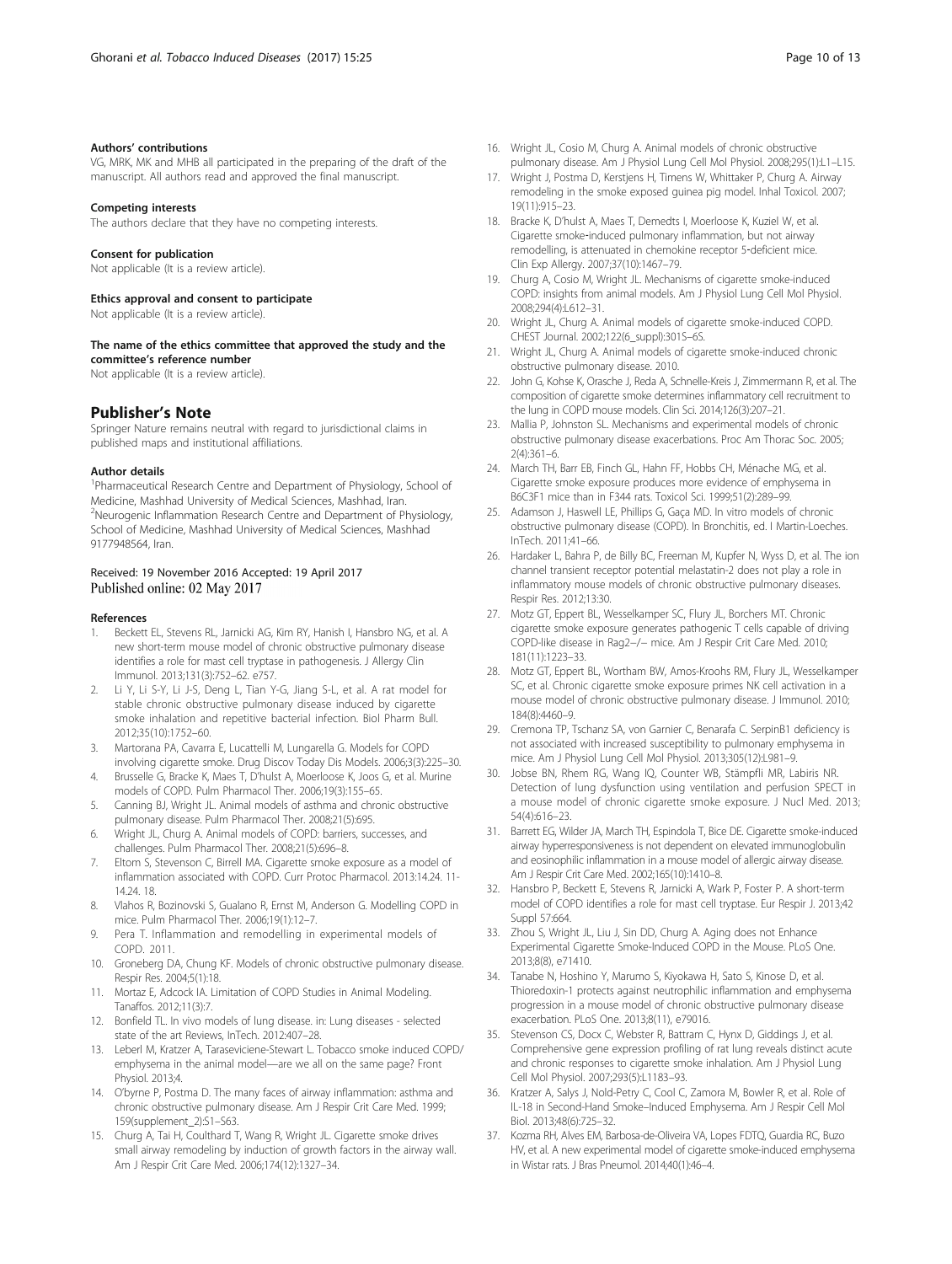- <span id="page-10-0"></span>38. Wang Y, Jiang X, Zhang L, Wang L, Li Z, Sun W. Simvastatin mitigates functional and structural impairment of lung and right ventricle in a rat model of cigarette smoke-induced COPD. Int J Clin Exp Pathol. 2014; 7(12):8553–62.
- 39. Davis BB, Shen Y-H, Tancredi DJ, Flores V, Davis RP, Pinkerton KE. Leukocytes are recruited through the bronchial circulation to the lung in a spontaneously hypertensive rat model of COPD. PLoS One. 2012; 7(3), e33304.
- 40. Ramírez-Romero R, Nevárez-Garza AM, Rodríguez-Tovar LE, Wong-González A, Ledezma-Torres RA, Hernández-Vidal G. Histopathological Analogies in Chronic Pulmonary Lesions between Cattle and Humans: Basis for an Alternative Animal Model. Sci Word J. 2012;2012.
- 41. Smith KR, Pinkerton KE, Watanabe T, Pedersen TL, Ma SJ, Hammock BD. Attenuation of tobacco smoke-induced lung inflammation by treatment with a soluble epoxide hydrolase inhibitor. Proc Natl Acad Sci USA. 2005; 102(6):2186–91.
- 42. Zheng H, Liu Y, Huang T, Fang Z, Li G, He S. Development and characterization of a rat model of chronic obstructive pulmonary disease (COPD) induced by sidestream cigarette smoke. Toxicol Lett. 2009;189(3):225–34.
- 43. Canning BJ. Modeling asthma and COPD in animals: a pointless exercise? Curr Opin Pharmacol. 2003;3(3):244–50.
- 44. Wright JL, Churg A. Cigarette Smoke Causes Physiologic and Morphologic Changes of Emphysema in the Guinea Pig1–3. Am Rev Respir Dis. 1990;142:1422–8.
- 45. Bourbon JR, Boucherat O, Boczkowski J, Crestani B, Delacourt C. Bronchopulmonary dysplasia and emphysema: in search of common therapeutic targets. Trends Mol Med. 2009;15(4):169–79.
- 46. Canning BJ, Chou Y. Using guinea pigs in studies relevant to asthma and COPD. Pulm Pharmacol Ther. 2008;21(5):702–20.
- 47. Ressmeyer A, Larsson A, Vollmer E, Dahlén S-E, Uhlig S, Martin C. Characterisation of guinea pig precision-cut lung slices: comparison with human tissues. Eur Respir J. 2006;28(3):603–11.
- 48. Muccitelli R, Tucker S, Hay D, Torphy T, Wasserman M. Is the guinea pig trachea a good in vitro model of human large and central airways? Comparison on leukotriene-, methacholine-, histamine-and antigen-induced contractions. J Pharmacol Exp Ther. 1987;243(2):467–73.
- 49. Dalen H. An ultrastructural study of the tracheal epithelium of the guineapig with special reference to the ciliary structure. J Anat. 1983;136(Pt 1):47.
- 50. Boskabady MH, Gholami ML. Effect of the Zataria multiflora on systemic inflammation of experimental animals model of COPD. Biomed Res Int. 2014;2014.
- 51. Ghorbani A, Feizpour A, Hashemzahi M, Gholami L, Hosseini M, Soukhtanloo M, et al. The effect of adipose derived stromal cells on oxidative stress level, lung emphysema and white blood cells of guinea pigs model of chronic obstructive pulmonary disease. Daru. 2014;22(1):22–6.
- 52. Feizpour A, Boskabady MH, Ghorbani A. Adipose-Derived Stromal Cell Therapy Affects Lung Inflammation and Tracheal Responsiveness in Guinea Pig Model of COPD. 2014.
- 53. Mahtaj LG, Feizpour A, Kianmehr M, Soukhtanloo M, Boskabady MH. The effect of carvacrol on systemic inflammation in guinea pigs model of COPD induced by cigarette smoke exposure. Pharmacol Rep. 2015;67(1):140–5.
- 54. Boskabady MH, Kiani S, Khoei AR, Aslani MR. Tracheal Responsiveness to Histamine and Histamine (H1) Receptor Blockade by Chlorpheniramine in an Animal Model of COPD. Int J Pharmacol. 2005;1(4):350–6.
- 55. Boskabady MH, Kiani S, Aslani MR. Tracheal responsiveness to both isoprenaline and beta2‐adrenoreceptor blockade by propranolol in cigarette smoke exposed and sensitized guinea pigs. Respirology. 2006;11(5):572–8.
- 56. Boskabady MH, Jandaghi PP. Tracheal responsivness to methacholine and muscarinic receptor blockade by atropine in animal model of COPD. Pharmacologyonline. 2006;2:307–23.
- 57. Boskabady M, Kiani S. The effect of exposure of guinea pig to cigarette smoke and their sensitization in tracheal responsiveness to histamine and histamine receptor (H 1) blockade by chlorpheniramine. Pathophysiology. 2007;14(2):97–4.
- 58. Keyhanmanesh R, Nazemiyeh H, Mazouchian H, Asl MMB, Shoar MK, Alipour MR, et al. Nigella sativa pretreatment in guinea pigs exposed to cigarette smoke modulates in vitro tracheal responsiveness. Iran Red Crescent Med J. 2014;16:e10421.
- 59. Chapman RW. Canine models of asthma and COPD. Pulm Pharmacol Ther. 2008;21(5):731–42.
- 60. Auerbach O, Hammond EC, Kirman D, Garfinkel L. Emphysema produced in dogs by cigarette smoking. Jama. 1967;199(4):241–6.
- 61. Park SS, Kikkawa Y, Goldring IP, Daly MM, Zelefsky M, Shim C, et al. An Animal Model of Cigarette Smoking in Beagle Dogs: Correlative Evaluation of Effects on Pulmonary Function, Defense, and Morphology 1, 2. Am Rev Respir Dis. 1977;115(6):971–9.
- 62. Frasca J, Auerbach O, Carter H, Parks V. Morphologic alterations induced by short-term cigarette smoking. Am J Pathol. 1983;111(1):11.
- 63. Plopper CG, Hyde DM. The non-human primate as a model for studying COPD and asthma. Pulm Pharmacol Ther. 2008;21(5):755–66.
- 64. Zhu L, Di PY, Wu R, Pinkerton KE, Chen Y. Repression of CC16 by Cigarette Smoke (CS) Exposure. PLoS One. 2015;10(1), e0116159.
- 65. Wang L, Joad JP, Zhong C, Pinkerton KE. Effects of environmental tobacco smoke exposure on pulmonary immune response in infant monkeys. J Allergy Clin Immunol. 2008;122(2):400–6. e405.
- 66. Fehrenbach H. Animal models of pulmonary emphysema: a stereologist's perspective. Eur Respir Rev. 2006;15(101):136–47.
- 67. Hasday JD, Bascom R, Costa JJ, Fitzgerald T, Dubin W. Bacterial endotoxin is an active component of cigarette smoke. CHEST Journal. 1999;115(3):829–35.
- 68. Rylander R. Endotoxin and occupational airway disease. Curr Opin Allergy Clin Immunol. 2006;6(1):62–6.
- 69. Pera T, Zuidhof A, Valadas J, Smit M, Schoemaker RG, Gosens R, et al. Tiotropium inhibits pulmonary inflammation and remodelling in a guinea pig model of COPD. Eur Respir J. 2011;38(4):789–96.
- 70. Patel I, Seemungal T, Wilks M, Lloyd-Owen S, Donaldson G, Wedzicha J. Relationship between bacterial colonisation and the frequency, character, and severity of COPD exacerbations. Thorax. 2002;57(9):759–64.
- 71. Spond J, Case N, Chapman R, Crawley Y, Egan R, Fine J, et al. Inhibition of experimental acute pulmonary inflammation by pirfenidone. Pulm Pharmacol Ther. 2003;16(4):207–14.
- 72. Toward TJ, Broadley KJ. Airway reactivity, inflammatory cell influx and nitric oxide in guinea‐pig airways after lipopolysaccharide inhalation. Br J Pharmacol. 2000;131(2):271–81.
- 73. Vernooy JH, Dentener MA, Van Suylen RJ, Buurman WA, Wouters EF. Intratracheal instillation of lipopolysaccharide in mice induces apoptosis in bronchial epithelial cells: no role for tumor necrosis factor-α and infiltrating neutrophils. Am J Respir Cell Mol Biol. 2001;24(5):569–76.
- 74. Brass DM, Hollingsworth JW, Cinque M, Li Z, Potts E, Toloza E, et al. Chronic LPS inhalation causes emphysema-like changes in mouse lung that are associated with apoptosis. Am J Respir Cell Mol Biol. 2008; 39(5):584–90.
- 75. Toward TJ, Broadley KJ. Goblet cell hyperplasia, airway function, and leukocyte infiltration after chronic lipopolysaccharide exposure in conscious Guinea pigs: effects of rolipram and dexamethasone. J Pharmacol Exp Ther. 2002;302(2):814–21.
- 76. Vernooy JH, Dentener MA, Van Suylen RJ, Buurman WA, Wouters EF. Longterm intratracheal lipopolysaccharide exposure in mice results in chronic lung inflammation and persistent pathology. Am J Respir Cell Mol Biol. 2002;26(1):152–9.
- 77. Sohn S-H, Jang H, Kim Y, Jang YP, Cho S-H, Jung H, et al. The effects of Gamijinhae-tang on elastase/lipopolysaccharide-induced lung inflammation in an animal model of acute lung injury. BMC Complement Altern Med. 2013;13(1):176.
- 78. Sajjan U, Ganesan S, Comstock AT, Shim J, Wang Q, Nagarkar DR, et al. Elastase-and LPS-exposed mice display altered responses to rhinovirus infection. Am J Physiol Lung Cell Mol Physiol. 2009;297(5):L931–44.
- 79. Al Faraj A, Shaik AS, Afzal S, Al Sayed B, Halwani R. MR imaging and targeting of a specific alveolar macrophage subpopulation in LPS-induced COPD animal model using antibody-conjugated magnetic nanoparticles. Int J Nanomedicine. 2014;9:1491.
- 80. Al Faraj A, Shaik AS, Pureza MA, Alnafea M, Halwani R. Preferential macrophage recruitment and polarization in LPS-induced animal model for COPD: noninvasive tracking using MRI. PLoS One. 2014;9(3), e90829.
- 81. Hardaker E, Freeman M, Dale N, Bahra P, Raza F, Banner K, et al. Exposing rodents to a combination of tobacco smoke and lipopolysaccharide results in an exaggerated inflammatory response in the lung. Br J Pharmacol. 2010; 160(8):1985–96.
- 82. Baarsma HA, Bos S, Meurs H, Visser KH, Smit M, Schols A, et al. Pharmacological inhibition of GSK-3 in a guinea pig model of LPS-induced pulmonary inflammation: I. Effects on lung remodeling and pathology. Respir Res. 2013;14(1):113.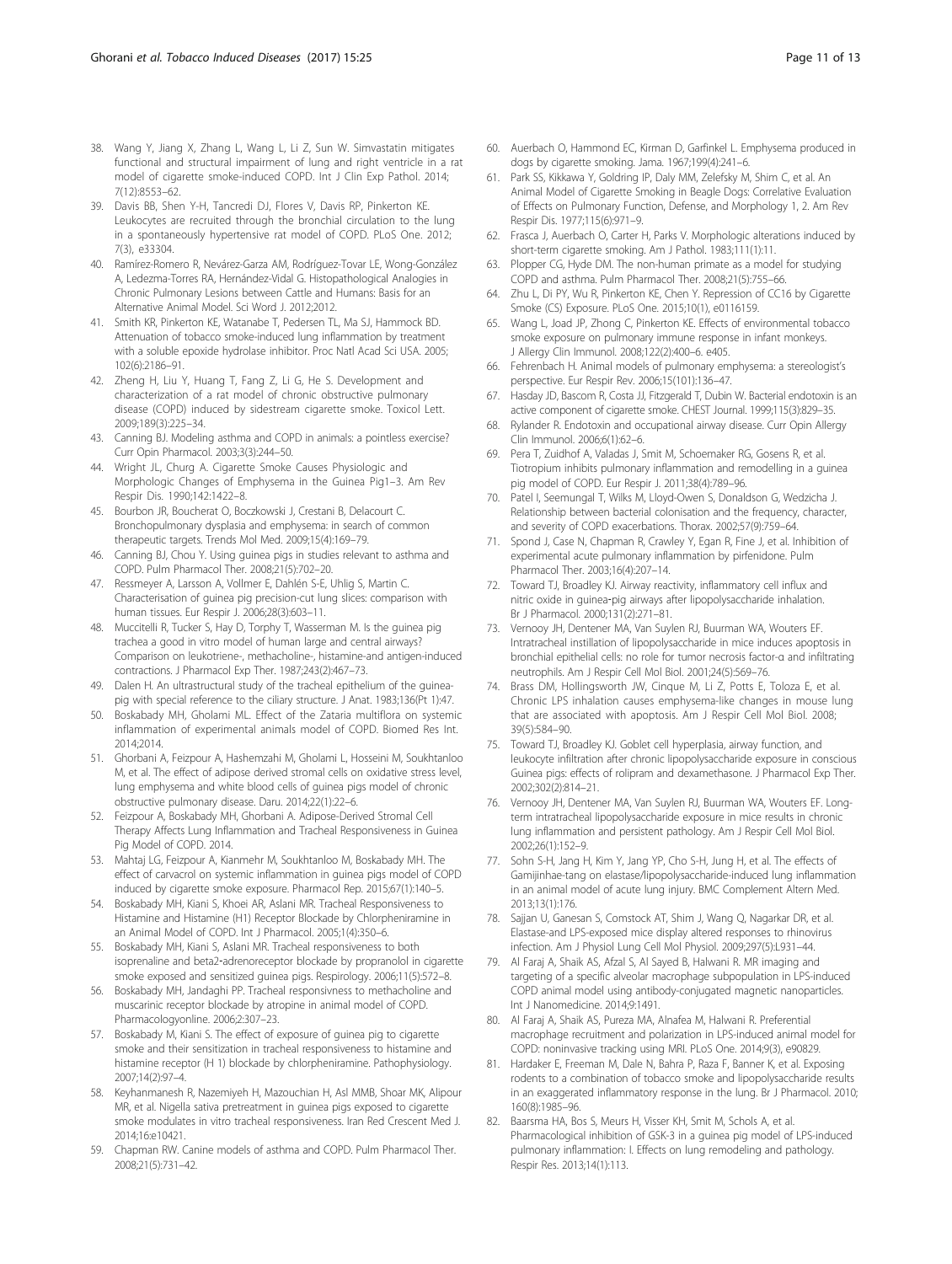- <span id="page-11-0"></span>83. Janoff A. Elastases and Emphysema: Current Assessment of the Protease-Antiprotease Hypothesis 1–3. Am Rev Respir Dis. 1985;132(2):417–33.
- 84. Antunes MA, Rocco PR. Elastase-induced pulmonary emphysema: insights from experimental models. An Acad Bras Cienc. 2011;83(4):1385–96.
- 85. Snider GL, Lucey EC, Stone PJ. Animal Models of Emphysema 1–3. Am Rev Respir Dis. 1986;133(1):149–69.
- 86. Emphysema GL. The first two centuries and beyond. A historial overview, with suggestions for future research: Part I. Am Rev Respir Dis. 1992;146: 1334–44.
- 87. Petrache I, Fijalkowska I, Medler TR, Skirball J, Cruz P, Zhen L, et al. α-1 Antitrypsin inhibits caspase-3 activity, preventing lung endothelial cell apoptosis. Am J Pathol. 2006;169(4):1155–66.
- 88. Karaaslan Ç, Hirakawa H, Yasumatsu R, Chang L-YL, Pierce RA, Crapo JD, et al. Elastase Inhibitory Activity of Airway &agr; 1-Antitrypsin Is Protected by Treatment With a Catalytic Antioxidant in a Baboon Model of Severe Bronchopulmonary Dysplasia. Pediatr Res. 2011;70(4):363–7.
- 89. Chen JC, Brenner M, Kafie FE, Yoong B, Budd M, Gassel A, et al. An animal model for lung volume reduction therapy of pulmonary emphysema. J Invest Surg. 1998;11(2):129–37.
- 90. Ito S, Ingenito EP, Brewer KK, Black LD, Parameswaran H, Lutchen KR, et al. Mechanics, nonlinearity, and failure strength of lung tissue in a mouse model of emphysema: possible role of collagen remodeling. J Appl Physiol. 2005;98(2):503–11.
- 91. Rohrer J, Wuertz BR, Ondrey F. Cigarette smoke condensate induces nuclear factor kappa‐b activity and proangiogenic growth factors in aerodigestive cells. Laryngoscope. 2010;120(8):1609–13.
- 92. Rose JE, Behm FM, Murugesan T, McClernon FJ. Silver acetate interactions with nicotine and non-nicotine smoke components. Exp Clin Psychopharmacol. 2010;18(6):462.
- 93. Lieberman J. Elastase, collagenase, emphysema, and alpha1-antitrypsin deficiency. Chest. 1976;70:62–7.
- 94. Ishizawa K, Kubo H, Yamada M, Kobayashi S, Numasaki M, Ueda S, et al. Bone marrow-derived cells contribute to lung regeneration after elastaseinduced pulmonary emphysema. FEBS Lett. 2004;556(1):249–52.
- 95. Vidal D, Fortunato G, Klein W, Cortizo L, Vasconcelos J, Ribeiro-Dos-Santos R, et al. Alterations in pulmonary structure by elastase administration in a model of emphysema in mice is associated with functional disturbances. Rev Port Pnemol (English Edition). 2012;18(3):128–36.
- 96. Borzone G, Ramírez B, Reyes T, Moreno R, Lisboa C, González S. Experimental pulmonary emphysema in rats. Inflammatory phenomena and progression of lung damage. Rev Med Chil. 1998;126(10):1153–60.
- 97. Borzone G, Liberona L, Olmos P, Sáez C, Meneses M, Reyes T, et al. Rat and hamster species differences in susceptibility to elastase-induced pulmonary emphysema relate to differences in elastase inhibitory capacity. Am J Physiol Regul Integr Comp Physiol. 2007;293(3):R1342–9.
- 98. Vecchiola A, de la Llera JF, Ramírez R, Olmos P, Herrera CI, Borzone G. Differences in acute lung response to elastase instillation in two rodent species may determine differences in severity of emphysema development. Am J Physiol Regul Integr Comp Physiol. 2011;301(1):R148–58.
- 99. Marwick JA, Stevenson CS, Giddings J, MacNee W, Butler K, Rahman I, et al. Cigarette smoke disrupts VEGF165-VEGFR-2 receptor signaling complex in rat lungs and patients with COPD: morphological impact of VEGFR-2 inhibition. Am J Physiol Lung Cell Mol Physiol. 2006;290(5):L897–8.
- 100. Kasahara Y, Tuder RM, Taraseviciene-Stewart L, Le Cras TD, Abman S, Hirth PK, et al. Inhibition of VEGF receptors causes lung cell apoptosis and emphysema. J Clin Invest. 2000;106(11):1311.
- 101. Taraseviciene-Stewart L, Scerbavicius R, Choe K-H, Moore M, Sullivan A, Nicolls MR, et al. An animal model of autoimmune emphysema. Am J Respir Crit Care Med. 2005;171(7):734–42.
- 102. Shapiro SD. Animal models for chronic obstructive pulmonary disease: age of klotho and marlboro mice. Am J Respir Cell Mol Biol. 2000;22(1):4–7.
- 103. Shapiro SD. Animal models for COPD. CHEST Journal. 2000;117 (5\_suppl\_1):223S–7S.
- 104. Mahadeva R, Shapiro S. Chronic obstructive pulmonary disease• 3: Experimental animal models of pulmonary emphysema. Thorax. 2002;57(10):908–14.
- 105. Hautamaki RD, Kobayashi DK, Senior RM, Shapiro SD. Requirement for macrophage elastase for cigarette smoke-induced emphysema in mice. Science. 1997;277(5334):2002–4.
- 106. Shapiro SD. The use of transgenic mice for modeling airways disease. Pulm Pharmacol Ther. 2008;21(5):699–1.
- 107. Shapiro SD, Goldstein NM, Houghton AM, Kobayashi DK, Kelley D, Belaaouaj A. Neutrophil elastase contributes to cigarette smoke-induced emphysema in mice. Am J Pathol. 2003;163(6):2329–35.
- 108. Zheng T, Zhu Z, Wang Z, Homer RJ, Ma B, Riese Jr RJ, et al. Inducible targeting of IL-13 to the adult lung causes matrix metalloproteinase–and cathepsin-dependent emphysema. J Clin Invest. 2000;106(9):1081.
- 109. Wang Z, Zheng T, Zhu Z, Homer RJ, Riese RJ, Chapman HA, et al. Interferon γ induction of pulmonary emphysema in the adult murine lung. J Exp Med. 2000;192(11):1587–600.
- 110. Cosio M, Ghezzo H, Hogg J, Corbin R, Loveland M, Dosman J, et al. The relations between structural changes in small airways and pulmonaryfunction tests. N Engl J Med. 1978;298(23):1277–81.
- 111. Penman RW, O'Neill RP, Begley L. The Progress of Chronic Airway Obstruction in Relation to Measurements of Airway Resistance and Lung Elastic Recoil 1, 2. Am Rev Respir Dis. 1970;101(4):536–44.
- 112. Colebatch H, Finucane K, Smith M. Pulmonary conductance and elastic recoil relationships in asthma and emphysema. J Appl Physiol. 1973; 34(2):143–53.
- 113. Pauwels RA, Buist AS, Calverley PM, Jenkins CR, Hurd S, on behalf of the GOLD Scientific Committee: Global strategy for the diagnosis, management, and prevention of chronic obstructive pulmonary disease. NHLBI/WHO Global Initiative for Chronic Obstructive Lung Disease (GOLD) workshop summary. Am J Respir Crit Care Med. 2001;163(5):1256-76
- 114. Eisner MD, Anthonisen N, Coultas D, Kuenzli N, Perez-Padilla R, Postma D, et al. An official American Thoracic Society public policy statement: Novel risk factors and the global burden of chronic obstructive pulmonary disease. Am J Respir Crit Care Med. 2010;182(5):693–18.
- 115. Murray CJ, Lopez AD. Alternative projections of mortality and disability by cause 1990–2020: Global Burden of Disease Study. Lancet. 1997; 349(9064):1498–4.
- 116. Barnes PJ. Immunology of asthma and chronic obstructive pulmonary disease. Nat Rev Immunol. 2008;8(3):183–92.
- 117. Hogg JC, Timens W. The pathology of chronic obstructive pulmonary disease. Annu Rev Pathol-Mech. 2009;4:435–59.
- 118. Duan M-C, Tang H-J, Zhong X-N, Huang Y. Persistence of Th17/Tc17 cell expression upon smoking cessation in mice with cigarette smoke-induced emphysema. Clin Dev Immunol. 2013;2013.
- 119. Braber S, Henricks PA, Nijkamp FP, Kraneveld AD, Folkerts G. Inflammatory changes in the airways of mice caused by cigarette smoke exposure are only partially reversed after smoking cessation. Respir Res. 2010;11(1):99.
- 120. Cavarra E, Bartalesi B, Lucattelli M, Fineschi S, Lunghi B, Gambelli F, et al. Effects of cigarette smoke in mice with different levels of α1-proteinase inhibitor and sensitivity to oxidants. Am J Respir Crit Care Med. 2001;164(5):886–90.
- 121. Rafiq M, Viswanatha GL, Suryakanth DA, Azeemuddin M, Jagadeesh M, Dhanush K, et al. Poly-Ingredient Formulation Bresol® Ameliorates Experimental Chronic Obstructive Pulmonary Disease (COPD) in Rats. Sci Pharm. 2013;81(3):833.
- 122. James AL, Dirks P, Ohtaka H, Schellenberg R, Hogg JC. Airway responsiveness to intravenous and inhaled acetylcholine in the guinea pig after cigarette smoke exposure. Am J Respir Crit Care Med. 1987;136(5): 1158–62.
- 123. Dusser D, Djokic T, Borson D, Nadel J. Cigarette smoke induces bronchoconstrictor hyperresponsiveness to substance P and inactivates airway neutral endopeptidase in the guinea pig. Possible role of free radicals. J Clin Invest. 1989;84(3):900.
- 124. Kuo H-P, Lu L-C. Sensory neuropeptides modulate cigarette smoke-induced decrease in neutral endopeptidase activity in guinea pig airways. Life Sci. 1995;57(23):2187–96.
- 125. Lee L-Y, Lou Y-P, Hong J-L, Lundberg JM. Cigarette smoke-induced bronchoconstriction and release of tachykinins in guinea pig lungs. Respir physiolo. 1995;99(1):173–81.
- 126. Hulbert W, McLean T, Hogg J. The Effect of Acute Airway Inflammation on Bronchial Reactivity in Guinea Pigs 1–3. Am Rev Respir Dis. 1985;132(1):7–11.
- 127. Hamelmann E, Schwarze J, Takeda K, Oshiba A, Larsen G, Irvin C, et al. Noninvasive measurement of airway responsiveness in allergic mice using barometric plethysmography. Am J Respir Crit Care Med. 1997; 156(3):766–75.
- 128. Boskabady MH, Teymoory S. The influence of epithelium on the responsiveness of guinea-pig trachea to ß-adrenergic agonist and antagonist. Med Sci Monit. 2003;9(9):BR336–42.